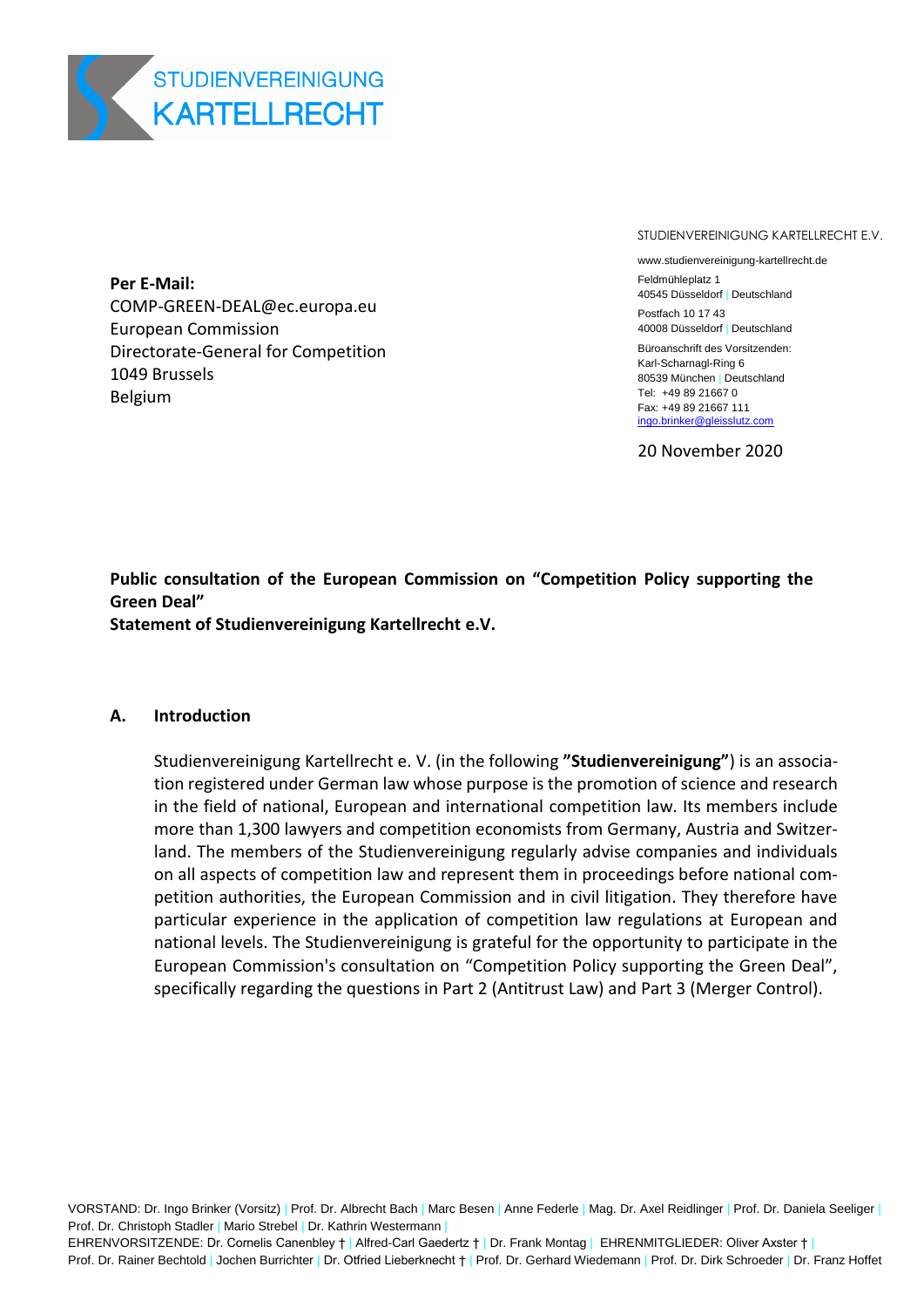# **B. Preliminary remarks**

As early as 2015, an important agreement on climate protection was reached with the Paris Climate Agreement, which succeeded the Kyoto Protocol. The "Fridays for Future" movement in 2019 further raised awareness of the threat posed by climate change among large parts of the public. The request of these parts of the public for a more sustainable use of finite natural resources was subsequently incorporated into other transnational political agreements and objectives - such as the recent Green Deal, in which the European Commission **("EC"**) calls for a climate-neutral Europe by 2050. This goal can only be achieved, however, if pursued by society as a whole, to which end certain preconditions have to be established. One of these prerequisites is that the entire European legal framework – the acquis communautaire – is reviewed and adapted in a comprehensive and integrative manner with a view to this priority objective. European competition law in particular must be equipped with a suitable "toolbox" to contribute to the objectives of the Green Deal. Against this background, and in view of the need for a uniform interpretation of the competitive legal framework in all Member States, the present call for contributions is particularly welcome.

# **C. Part 2: Antitrust rules**

**1. Please provide actual or theoretical examples of desirable cooperation between firms to support Green Deal objectives that could not be implemented due to EU antitrust risks. In particular, please explain the circumstances in which cooperation rather than competition between firms leads to greener outcomes (e.g. greener products or production processes).**

## **1.1. Introduction**

Since self-assessment has been introduced by Regulation 1/2003 on the implementation of the rules on competition laid down in Articles 81 and 82 of the Treaty<sup>1</sup> ("Regulation **1/2003**"), the question of whether sustainability initiatives are compatible with competition law has become increasingly relevant for legal advice. The focus here is on Article 101(1) TFEU, and in particular the legal exemption under Article 101(3) TFEU. While the decision-making practice of the European Courts<sup>2</sup> as well as the EC<sup>3</sup> suggests that Article 101(3) TFEU may also acknowledge advantages for the environment or other non-genuine economic interests as grounds for justification, legal certainty for undertakings in the form of clear legal rules and communications with the authorities is still lacking. Although the Treaty provides a legal basis for including sustainability aspects in the enforcement of competition law (cf. Article 11 TFEU), the current Guidelines on the application of Article 101(3) TFEU ("**Guidelines on Article 101(3)**") considerably restrict the scope for taking non-economic objectives into account. At least in the short and medium term a more sustainable

 $\mathbf{1}$ <sup>1</sup> Council Regulation (EC) No 1/2003 of 16 December 2002 on the implementation of the rules on competition laid down in Articles 81 and 82 of the Treaty, OJ L 1, 4.1.2003, pp.  $1-25$ .

<sup>&</sup>lt;sup>2</sup> European Courts 11 July 1996, T-528/93, *Métropole Télévision*, ECLI:EU:T:1996:99, para. 118 ("[The] Commission is entitled to base itself on considerations connected with the pursuit of the public interest in order to grant exemption under Article 85(3) of the Treaty."); further: *Brook*, Priority-Setting As a Double-Edged Sword: How Modernisation Strengthened the Role of Public Policy, JCL&E 2020.

<sup>3</sup> EC 17 September 2001, 2001/837/EG, *DSD*, paras. 143-144; 24 Jannuary1999, 2000/475/EC, *CECED*, paras. 51 and 55 to 57; 21 December 1994, 94/986/EC, *Philips-Osram*, para 26; 18 May1994, 94/322/EG, *Exxon/Shell*, para 71; further: *Brook* ibid.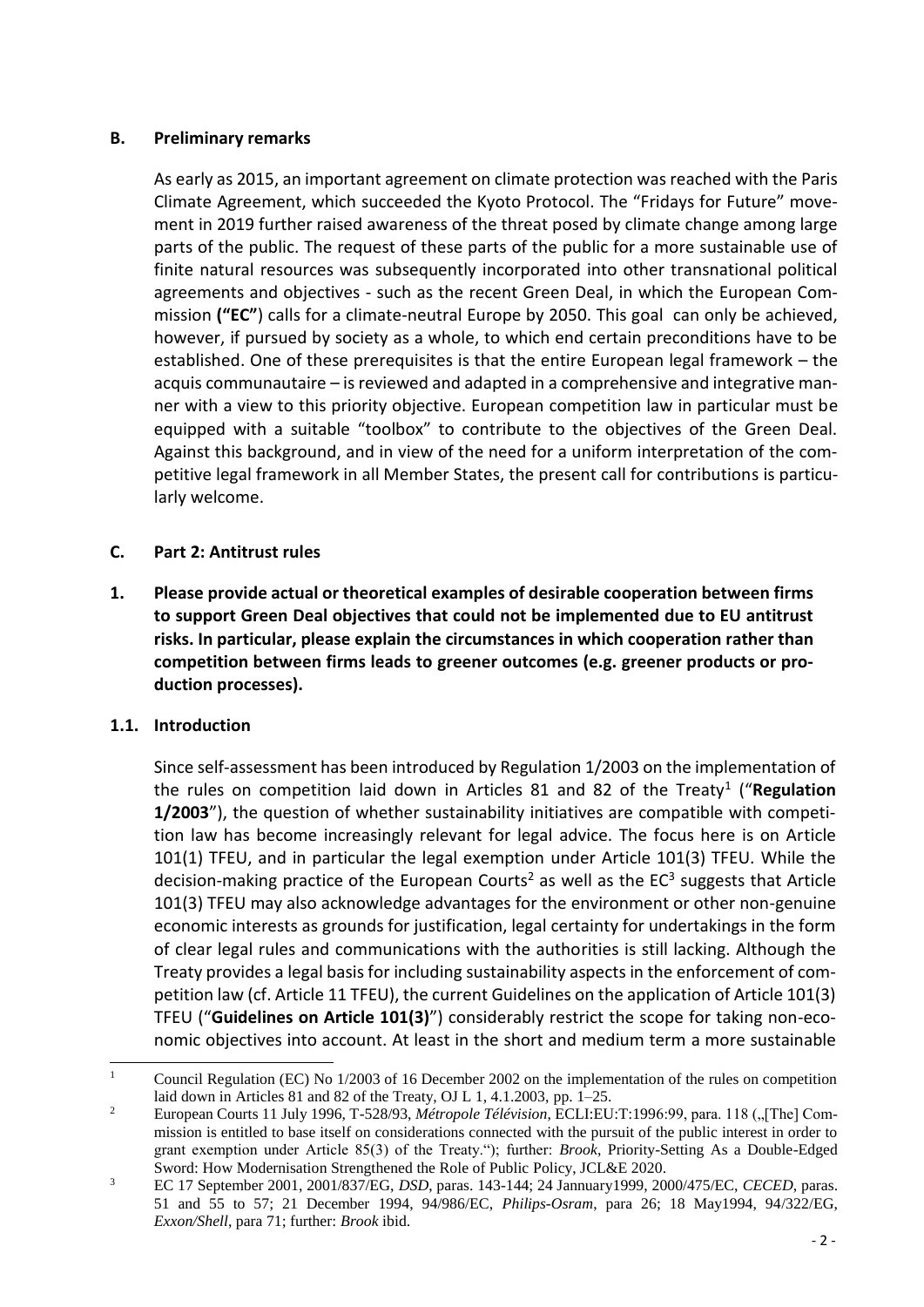economy or the development of new, more sustainable technologies is often associated with cost increases and risks that may deter companies from implementing appropriate measures. Cooperation between companies may be necessary in order to react to the developments described above and reduce the associated risks. National competition authorities are therefore confronted with an increasing number of questions regarding the competition law assessment of sustainability initiatives. At the same time, the topic has moved into the focus of academic discourse. Some national competition authorities are already responding to this development by consulting on "soft law instruments" or legislative changes.

The Dutch competition authority has recently published draft guidelines setting out a framework on how the authority intends to deal with agreements that promote sustainability and may restrict competition.<sup>4</sup> This step was probably triggered by the recent cases *SER Energieakkoord<sup>5</sup>* and *Chicken of Tomorrow<sup>6</sup>* . In 2015, a poultry initiative by the Dutch food industry aimed at introducing an industry-wide minimum standard for the sustainable production of chicken meat was stopped as being in violation of competition law. In 2013, the authority considered the agreement to shut down five coal-fired power plants to be incompatible with the competition law ban. It decided that the expected disadvantages of the agreement for consumers were greater than the positive effects, as the shutdown of the coal-fired power plants would have no net effect on carbon dioxide emissions. However, the enforcement of both initiatives would probably have been desirable with regard to the goals of the European Union's Green Deal. The German Federal Cartel Office ("**FCO**") took a different approach. Only recently it dealt with sustainability initiatives from the consumer goods sector such as *Fairtrade Labelling Organizations International e. V.*  ("**Fairtrade"**). In short, as part of its certification system, Fairtrade prohibits undercutting an agreed minimum price. Although this implies an infringement of competition law, the FCO decided, by exercising its statutory discretion, not to make the Fairtrade system the subject of an investigation.<sup>7</sup> The strongly divergent handling of problems such as these between Member States clearly shows that there is a need for harmonisation – this is especially true when, as in the Fairtrade case, the solution solely lies in the discretion of the authorities. Against the background of self-assessment, the risks associated with such sustainability initiatives are difficult for undertakings to predict. The current situation thus deters investment and innovation. The present call for contributions is therefore particularly welcome, also in view of the need for a uniform interpretation of the competitive framework in all Member States.

As can be seen from the following practical examples, sustainability cooperations that contribute to the objectives of the Green Deal are present in a wide range of industrial sectors

 $\overline{a}$ 

<sup>4</sup> See<https://www.acm.nl/en/publications/draft-guidelines-sustainability-agreements> [last access: 16 November 2020].

<sup>5</sup> See [https://www.acm.nl/en/publications/publication/12082/ACM-analysis-of-closing-down-5-coal-power](https://www.acm.nl/en/publications/publication/12082/ACM-analysis-of-closing-down-5-coal-power-plants-as-part-of-SER-Energieakkoord)[plants-as-part-of-SER-Energieakkoord](https://www.acm.nl/en/publications/publication/12082/ACM-analysis-of-closing-down-5-coal-power-plants-as-part-of-SER-Energieakkoord) [last access: 16 November 2020].

<sup>&</sup>lt;sup>6</sup> See "Chicken of Tomorrow"- case of the Dutch competition authority (case report available at [https://www.acm.nl/en/publications/publication/13761/Industry-wide-arrangements-for-the-so-called-](https://www.acm.nl/en/publications/publication/13761/Industry-wide-arrangements-for-the-so-called-Chicken-of-Tomorrow-restrict-competition)[Chicken-of-Tomorrow-restrict-competition](https://www.acm.nl/en/publications/publication/13761/Industry-wide-arrangements-for-the-so-called-Chicken-of-Tomorrow-restrict-competition) [last access: 16 November 2020]) as well as the discussion of the case with van der Veer, Valuing Sustainability? The ACM's analysis of "Chicken for Tomorrow" under Article 101(3), Kluwer Competition Law Blog 18 February 2015, available at [http://competitionlawblog.kluwercom](http://competitionlawblog.kluwercompetitionlaw.com/2015/02/18/valuing-sustaina-bility-the-acms-analysis-of-chicken-for-tomorrow-under-art-1013/?do-ing_wp_cron=1592854613.2140469551086425781250)[petitionlaw.com/2015/02/18/valuing-sustaina-bility-the-acms-analysis-of-chicken-for-tomorrow-under-art-](http://competitionlawblog.kluwercompetitionlaw.com/2015/02/18/valuing-sustaina-bility-the-acms-analysis-of-chicken-for-tomorrow-under-art-1013/?do-ing_wp_cron=1592854613.2140469551086425781250)[1013/?do-ing\\_wp\\_cron=1592854613.2140469551086425781250](http://competitionlawblog.kluwercompetitionlaw.com/2015/02/18/valuing-sustaina-bility-the-acms-analysis-of-chicken-for-tomorrow-under-art-1013/?do-ing_wp_cron=1592854613.2140469551086425781250) [last access 16 November 2020].

<sup>7</sup> *Engelsing* / *Jakobs* (2019), Nachhaltigkeit und Wettbewerb, WuW, no. 1, p. 20.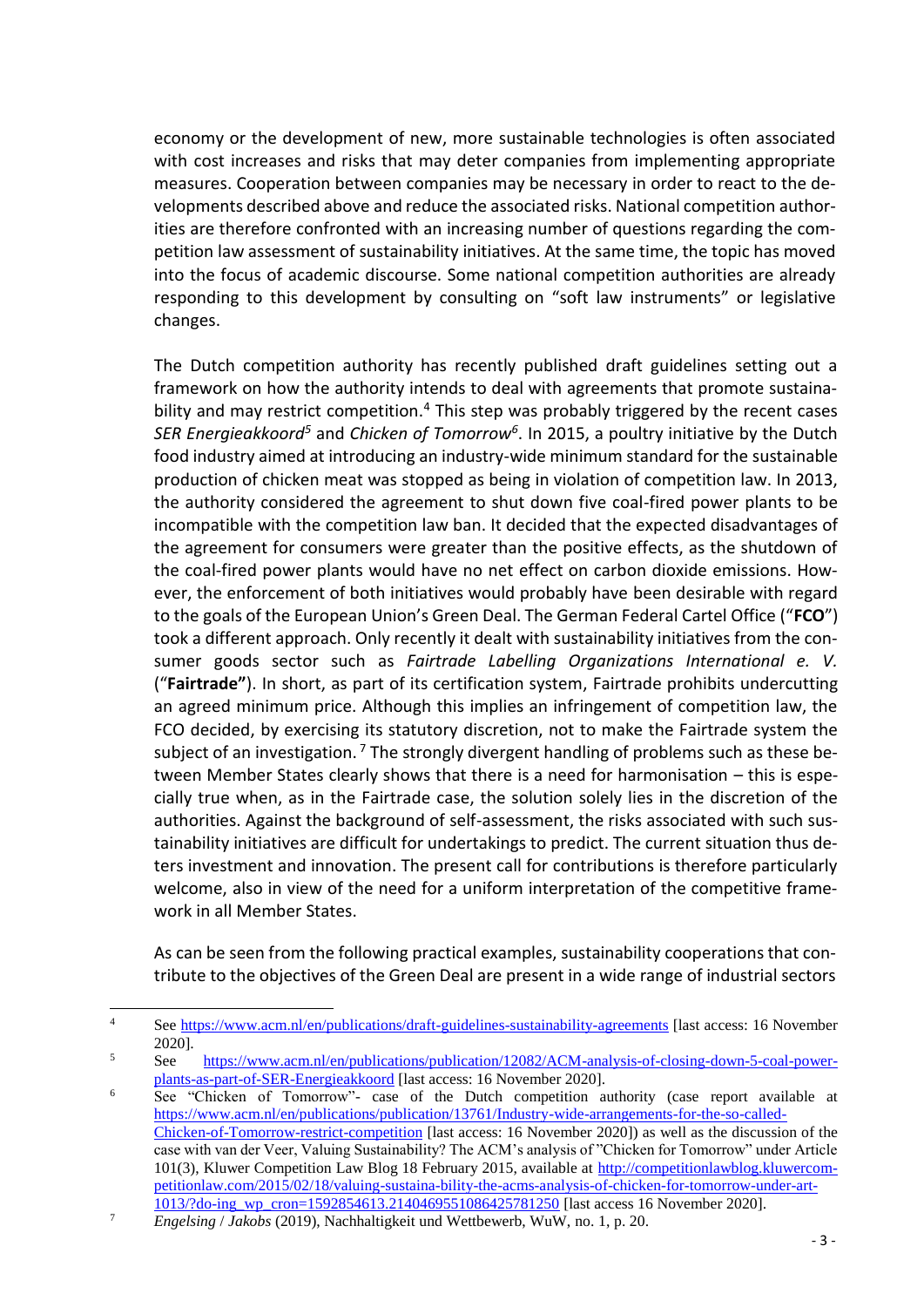– e.g. in energy production, the textile industry, the food sector or the automotive industry. Companies are reacting to regulatory requirements as well as to pressure from private campaigns and to changing demand patterns of their (potential) customers for more sustainable, environmentally friendly and ethically produced products and services.

#### **1.2. Examples of environment-friedly cooperation**

The Studienvereinigung Kartellrecht has identified a significant number of desirable collaborations between undertakings that could contribute to the objectives of the Green Deal. Yet, their implementation may be hampered by competition law compliance concerns. In addition, the Studienvereinigung Kartellrecht has identified several collaborations which were not prohibited by the relevant authorities despite a lack of clarity as to whether they met the criteria of Article 101(3) TFEU.

As an example from Germany, a textile manufacturer carried out regular audits at its suppliers' factories to assess the suppliers' compliance with labour and safety standards. The textile manufacturer intended to exchange the results of these audits with competitors who carried out similar audits and to develop joint concepts for responsible procurement of textiles. This initiative aimed at improving compliance with social standards along the supply chain while minimizing audit expenses and increasing evaluation efficiency by exchanging information about compliance with the labour and safety standards in the factories. Under European antitrust law this cooperation is probably not permissible due to an inadmissible exchange of information.

Another example from the textile industry, which can be found in a similar form in other sectors and industries such as the food retail industry, concerns the plurality of manufacturers' ecological certificates. With regard to the supply industry, the variety of certificates often leads to increased costs, as each certificate sets out different requirements for the use of chemicals, pesticides and so on. Against this background, the question arises for companies in the supply industries whether and to what extent cooperation is permissible in order to establish consistent certificates and standards defined by the supply industry and to replace the numerous different ecological labels and certificates.

The same goes for cases and issues that arise in connection with efforts to bind customers or suppliers to certain quality commitments. For instance, for manufacturers of sustainable products the question arises whether and to what extent they can impose restrictions on their retailers regarding the sale of sustainable products besides the manufacturers' own goods, or whether, with regard to the sustainability aspect, further obligations can be imposed on the retailer (as part of selective distribution). On the other hand, manufacturers of sustainable products desire to agree on and pass on certain specifications across all preproduction levels. Clarification on the assessment and treatment of restrictions in the vertical relationship to achieve sustainability goals would therefore be highly desirable from the perspective of companies.

A further example can be found in the area of collective waste management systems. In Austria, an intense discussion arose around the question whether undertakings that use collected waste batteries as an input may set up a joint collection system. The collection system would have led to the creation of an authorized network of secondary raw material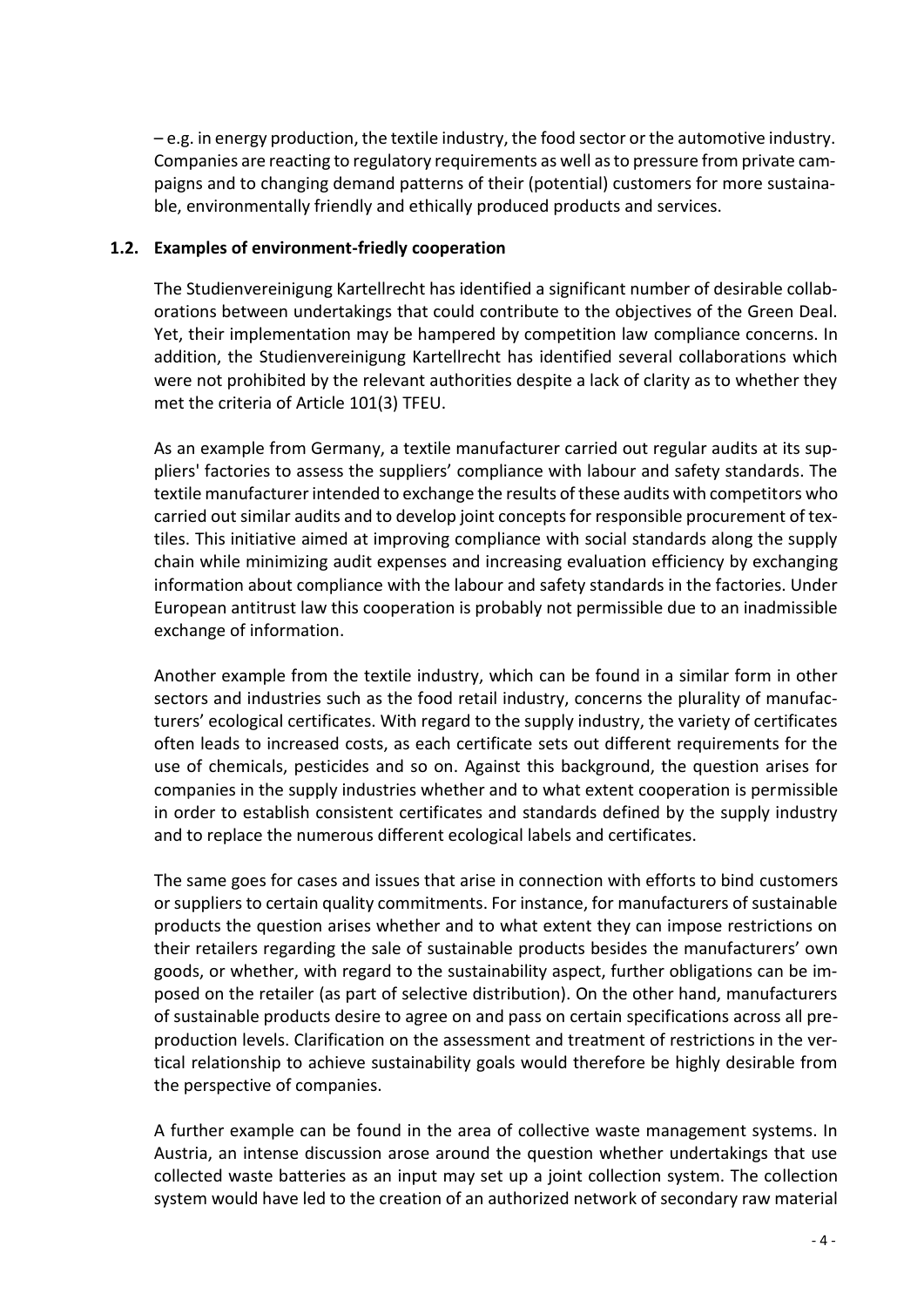retailers through which used batteries could have been collected from consumers and delivered to companies at certain prices according to certain quotas. The aim of this system would have been to keep the costs of logistics (where environmental aspects also play a role; e.g. to have as few empty runs as possible) and the purchase price for the batteries as low as possible, which is compatible with the overall goal of achieving the highest possible recycling rate. The antitrust concern of such cooperation is due to the fact that the procurement costs for old batteries constitute a high portion of the overall costs of new (recycled) batteries, so that the cooperation would have likely led to a price alignment as regards the new batteries.

Another similar example concerns the currently ongoing "sustainability agenda" of Austrian manufacturers of PET containers. Initiated by the Austrian Federal Economic Chamber (*Wirtschaftskammer Österreich –* WKO), the domestic manufacturers of packaging material for beverages, bottlers and food retail companies had already launched a "sustainability agenda" in 2004.<sup>8</sup> The initiative aims, inter alia, at increasing the recycling rate for PET containers. To this end, the sustainability agenda contains a voluntary commitment by bottlers to cover a certain percentage of the raw material used to produce granules from which bottles are produced with "recycled PET" (instead of "virgin PET"). In times of low oil prices, this self-commitment leads to an increase in the price of the packaging and thus ultimately the price of the beverages to be paid by consumers compared to a reference scenario without a sustainability commitment. The environmentally significant savings of  $CO<sub>2</sub>$  resources are therefore provided in exchange for higher consumer prices. If applied strictly, the voluntary self-commitment pursuant to the sustainability agenda is probably incompatible with the criteria in the guidelines on Article 101(3) TFEU.

Similar discussions, often driven by the Austrian Federal Ministry responsible for agriculture, regularly take place when it comes to high quality food. For instance, these discussions concern the question of whether a self-commitment of the Austrian food retail sector would be permissible according to which a certain additional amount is paid to suppliers that exclusively sell free-range eggs. Again, if applied strictly, this approach would probably not be permissible under the current framework of European antitrust law because animal welfare is not a relevant parameter for an assessment under Article 101(3) TFEU.

Another sustainability agreement discussed with the Austrian Federal Competition Authority several years ago concerned the so-called boiler exchange campaign of the Austrian mineral oil industry and mineral oil trade sector. The mineral oil companies wanted to pay subsidies to consumers if they replaced an old fuel oil boiler with a new boiler using modern condensing technology. The respective households would continue to heat with fossil fuels but would require considerably less fuel. These subsidies should have been funded by a contribution which the mineral oil companies would have had to make per litre fuel oil to a common clearing office. After long discussions, the Austrian Federal Competition Authority tolerated this approach (which has meanwhile expired as the installation of fuel oil boilers has by now been virtually forbidden in Austria). The decisive reason was that the companies involved were able to demonstrate that, from the consumers' point of view (not individually but as a whole), the financial savings achieved by using modern condensing boilers were higher than the cost of the financing contribution. If the financial savings did not outweigh

 $\overline{8}$ 

<sup>8</sup> Cf.<https://www.wko.at/service/netzwerke/ARGE-Nachhaltigkeitsagenda-fuer-Getraenkeverpackungen.html> [last access: 16 November 2020].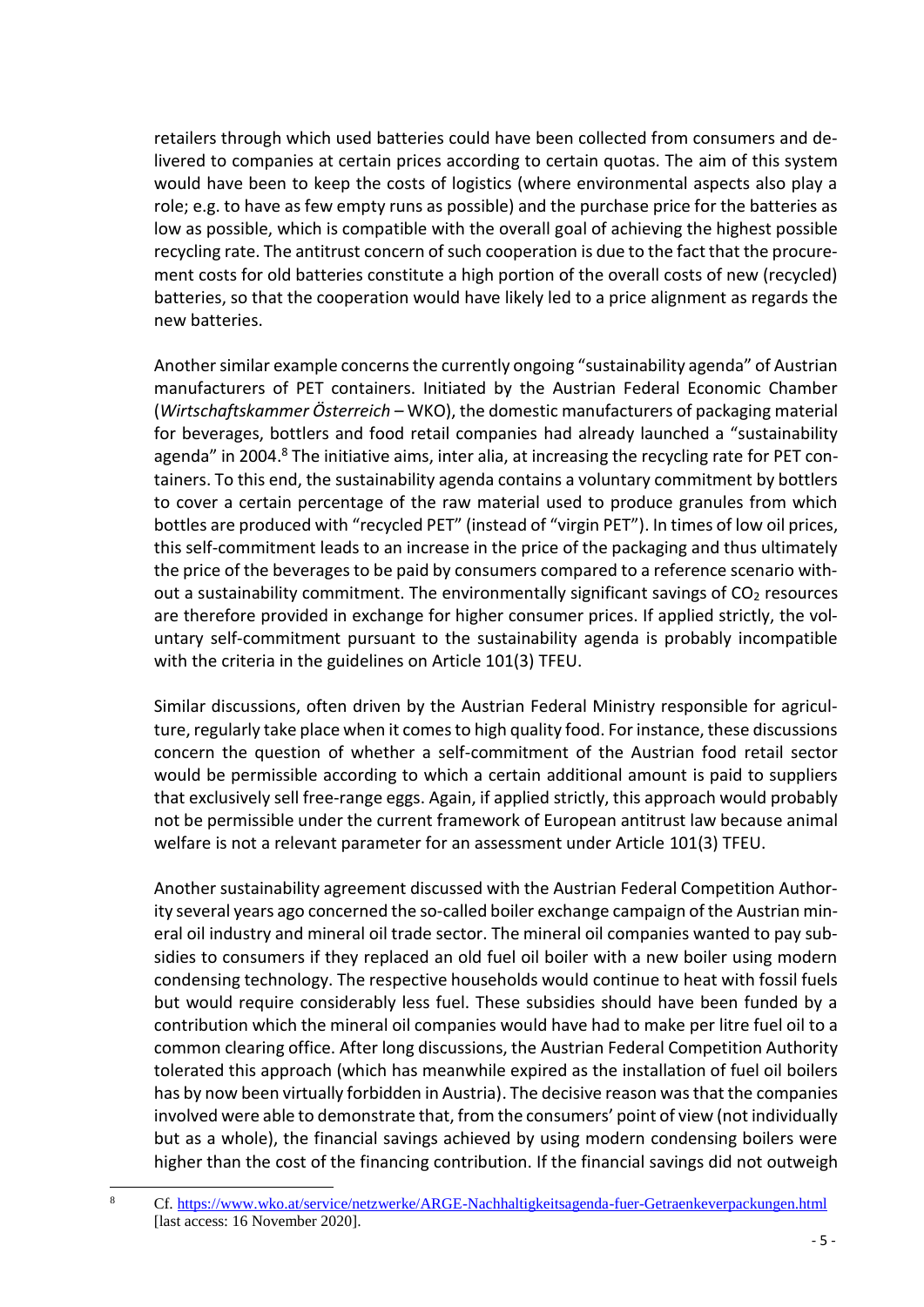the costs of the contribution and if "merely" a substantial degree of  $CO<sub>2</sub>$  savings could have been presented at the time, this initiative would probably have been prohibited.

In 2012, the Romanian Competition Authority imposed hefty fines on six mineral oil companies operating in Romania for having deliberately removed a harmful fuel from the petrol station market. The background of this initiative was an EU regulation that would have required this harmful fuel (which was much cheaper than unleaded petrol) to be taken off the market at a certain point in time. The Romanian mineral oil companies merely agreed to stop offering the fuel even before the date prescribed by the EU. $9$  The local competition authority did not balance the health-promoting aspects of this approach against the pricedriving effects; the authority considered the coordination to be a restriction of competition by object in which balancing issues are of no significance. The companies' attempt to persuade the EC to intervene on the basis of Article 11(6) of Regulation 1/2003 failed.

**2. Should further clarifications and comfort be given on the characteristics of agreements that serve the objectives of the Green Deal without restricting competition? If so, in which form should such clarifications be given (general policy guidelines, case-by-case assessment, communication on enforcement priorities…)?**

## **2.1 Introduction**

The Studienvereinigung welcomes the EC's efforts to offer clarifications at various legislative levels for agreements that meet the objectives of the Green Deal without restricting competition. In general, changes in soft law and clarifications through recommendations by the EC and/or national competition authorities are easier to implement than amendments to the Treaties. However, a "*new environmental approach"* should be considered in a holistic manner.

The Studienvereinigung holds the view that a consideration of sustainability aspects is possible primarily under the individual exemption conditions of Article 101(3) TFEU. However, it would be necessary to clarify that when applying Article 101(3) TFEU, not only economic objectives in the narrow sense should be taken into account to justify a restriction of competition. The question arises here as to where the limits should be drawn: If environmental protection issues are taken into account at this point, other aspects – also falling under the broader concept of sustainability – such as full employment and social progress, which are also mentioned in Article 3 TEU, may have an equal claim to being considered as grounds for justification. This raises the question of the extent to which environmental concerns should be given priority in this context. In the following, only the environmental aspects of sustainability will be dealt with in view of the Green Deal issue at hand.

Based on the answers to question 1, the Studienvereinigung will list recommendations for clarification regarding the objectives of the Green Deal:

 $\overline{9}$ 

<sup>9</sup> Cf. <https://adz.ro/artikel/artikel/kartellamt-verhaengt-rekordstrafe-gegen-mineraloelkonzerne-in-rumaenien> [last access: 16 November 2020].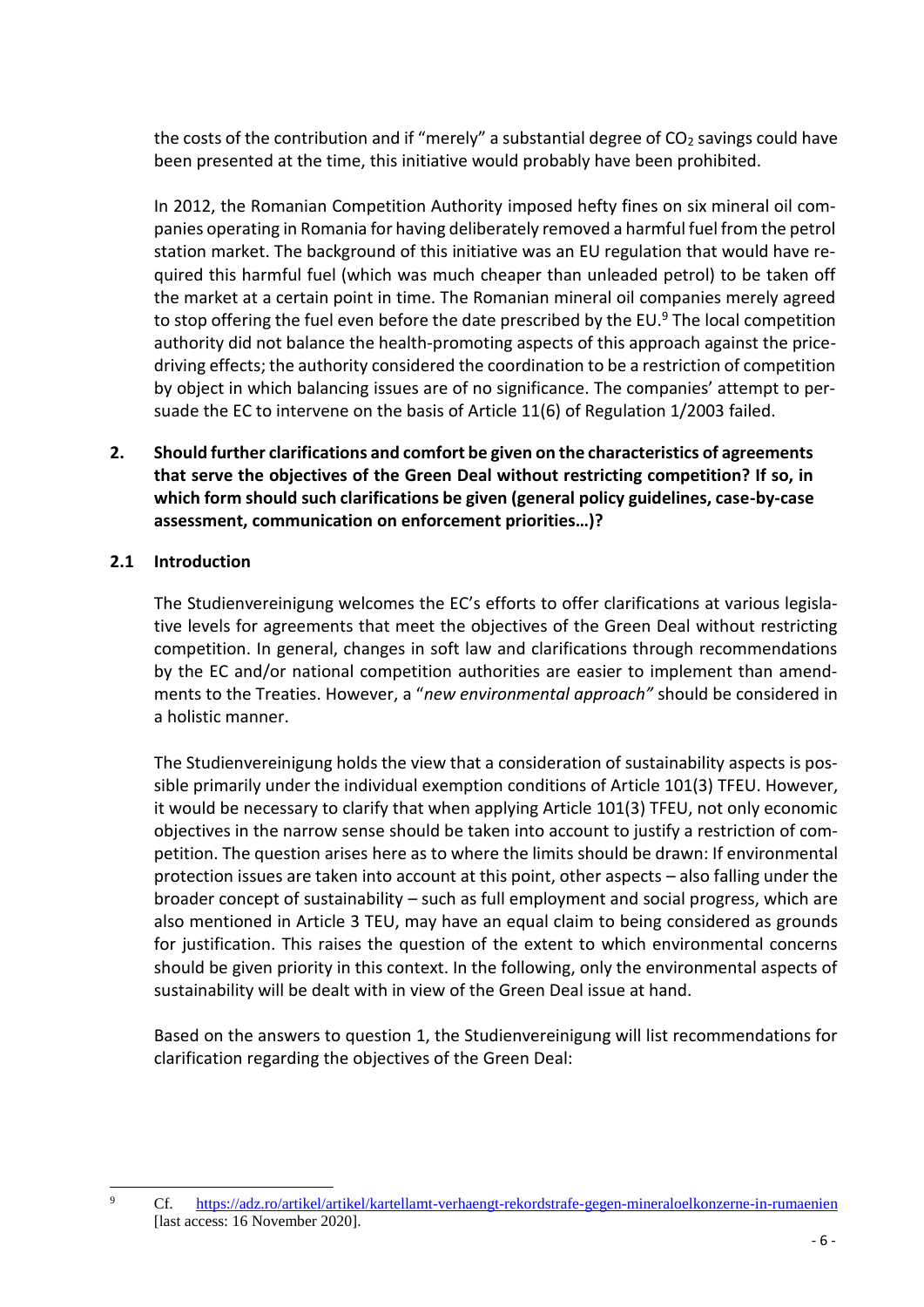# **2.2 Clarifications needed in the Guidelines on horizontal cooperation and Guidelines on the application of Article 81(3) as regards exemption under Article 101(3) TFEU:**

The Studienvereinigung sees a primary need for changes in the Guidelines on the Applicability of Article 101 of the Treaty on the Functioning of the European Union to Horizontal Cooperation Agreements<sup>10</sup> ("Guidelines on Horizontal Cooperation") and the Guidelines on Article 101(3) TFEU. Both guidelines should be revised in light of the massive increase in the importance of sustainability agreements and concrete prerequisites and framework conditions should be formulated under which companies can cooperate with regard to sustainability projects or on the basis of which cooperation projects can be legally assessed.

A basic problem here arises from the very narrow interpretation in both guidelines of the first criterion for exemption, i.e. what is to be regarded as an "improvement in the production and distribution of goods." If too much emphasis is placed on quantifying the benefits and cost savings, insufficiently quantifiable sustainability targets that have other positive effects for consumers and competition may not be considered. The Studienvereinigung takes the view that this narrow view is not mandatory under EU law and is not in line with EC's practice from the time when the EC still held the exemption monopoly. This position would have to be abandoned in the context of a "sustainability reform".

Furthermore, in the view of the Studienvereinigung, the Guidelines on Article 101(3) TFEU would have to be revised to give companies indications as to the conditions under which sustainability cooperation is eligible for individual exemption.

To this end, the EC's understanding of "improvement in the production or distribution of goods" and "promotion of technical or economic progress" would first have to be extended explicitly to include "sustainability aspects in the production of goods or provision of services", although these may not always be genuinely economic efficiencies. In particular, consideration should be given to including measures to pursue social or ethical objectives (e.g. "fairtrade", measures to safeguard certain basic needs of farm animals) under the term "sustainability".

It should be borne in mind that sustainably produced goods or their use (e.g. the use of organic cotton in the textile industry) may not, under certain circumstances, bring about an objectively measurable increase in the quality of a good or service that directly benefits its purchaser, nor will they entail cost advantages for the purchaser. However, the use of such means does bring benefits in the form of a reduction of negative externalities. The fact that such benefits do not pass directly to the buyer, since it is in the nature of external costs that they are not borne directly by the buyer, does not however, in the view of the Studienvereinigung, in principle exclude the application of Article 101(3) TFEU.

 $10$ <sup>10</sup> Communication from the EC – Guidelines on the application of Article 81(3) of the Treaty (Official Journal C 101, 27/04/2004 P. 0097 – 0118).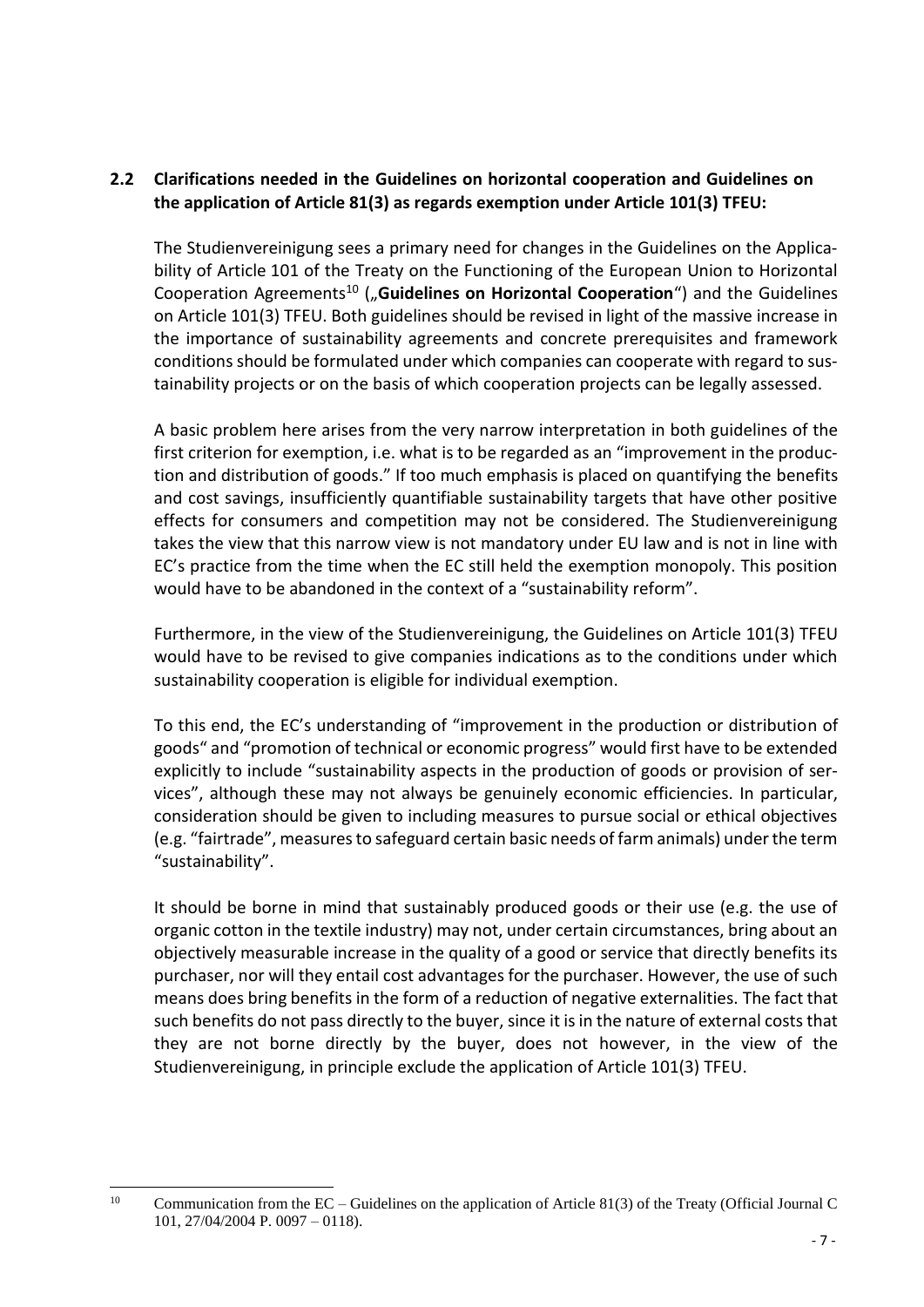Admittedly, the measurability of such benefits faces practical difficulties but various mathematical approaches can be found in legal literature and sometimes also in the decision practice of competition authorities.<sup>11</sup> They should be taken up and further developed.<sup>12</sup>

Ultimately, a more comprehensive consideration of sustainability aspects would also require a shift away from considering only those benefits that occur in the market on which the restriction of competition has an impact. Such an understanding does not appear to be ruled out by primary law, although the restrictive approach of the EC finds support in the decision-making practice of the  $ECJ<sub>13</sub>$ 

A further uncertainty exists with regard to the criterion of allowing consumers a fair share of the resulting benefit. Measures aimed at environmental protection may have a positive effect on relevant product or geographic markets other than the market on which competition is restricted as a result of the measure, or may have a positive effect on the general public as a whole rather than benefiting those consumers bearing the costs of the measure. Such benefits to individual consumer groups will only be felt indirectly and only after a certain period of time. Examples for such indirect and long-term effects would be the health benefits of eating organic food or reducing  $CO<sub>2</sub>$  emissions. Sustainability measures may also not be in the immediate interest of consumers in terms of cost reduction, but they are objectively useful and necessary in the long term.

If a less strict approach to the second criterion were to be confirmed here, for example in the Guidelines on Article 101(3) TFEU, both the legal practitioners and the cooperating companies would be able to make use of further scope in implementing sustainable cooperations that contribute to the objectives of the Green Deal. The example of the "boiler swap action" described on p. 5 shows that this is already being applied to some extent in antitrust law practice (in that example, however, the advantages of corporate cooperation arose within the same relevant product and geographic market as did its competitive disadvantages, which is often not the case with sustainability initiatives). It would therefore be welcomed if the EC were to establish a precise framework for the weighing of interests and the effects to be taken into account, including how the respective effects are to be quantified and qualified.

The Studienvereinigung also believes that there is a particular need for action with respect to the exchange of information. From a competition law perspective, there are certain risks in the application of Article 101(3) TFEU as block exemption regulations often do not apply.

 $11$ van der Veer, Valuing Sustainability? The ACM's analysis of "Chicken for Tomorrow" under Article 101(3), Kluwer Competition Law Blog 18.02.2015, [http://competitionlawblog.kluwercompeti](http://competitionlawblog.kluwercompetitionlaw.com/2015/02/18/valuing-sustainability-the-acms-analysis-of-chicken-for-tomorrow-under-art-1013/?doing_wp_cron=1592854613.2140469551086425781250)[tionlaw.com/2015/02/18/valuing-sustainability-the-acms-analysis-of-chicken-for-tomorrow-under-art-](http://competitionlawblog.kluwercompetitionlaw.com/2015/02/18/valuing-sustainability-the-acms-analysis-of-chicken-for-tomorrow-under-art-1013/?doing_wp_cron=1592854613.2140469551086425781250)[1013/?doing\\_wp\\_cron=1592854613.2140469551086425781250](http://competitionlawblog.kluwercompetitionlaw.com/2015/02/18/valuing-sustainability-the-acms-analysis-of-chicken-for-tomorrow-under-art-1013/?doing_wp_cron=1592854613.2140469551086425781250) [last access: 16 November 2020]; *Wambach*, Gemeinwohlziele als Herausforderung für die Kartellrechtspraxis, Presentation given on 01.10.2020; the presentation materials are accessible at [https://www.bundeskartellamt.de/SharedDocs/Publikation/DE/Diskus](https://www.bundeskartellamt.de/SharedDocs/Publikation/DE/Diskussions_Hintergrundpapier/AK_Kartellrecht_2020_Wambach.html?nn=3591568)sions Hintergrundpapier/AK\_Kartellrecht\_2020\_Wambach.html?nn=3591568 [last access: 16 November 2020]

<sup>&</sup>lt;sup>12</sup> A more detailed and welcome discussion of this issue is taking place by the Dutch Competition Authority in its Draft Guidelines (at para. 49 et seq).

<sup>13</sup> The companies listed in *Master Card Inc*. (Fn 36, para. 237), which may have softened the position also taken by the EC, according to which the advantages of a measure must in principle occur in the market in which the restriction was established, does not yet appear sufficient to open up the possibility of an exemption for measures to promote sustainability aspects in the sense described.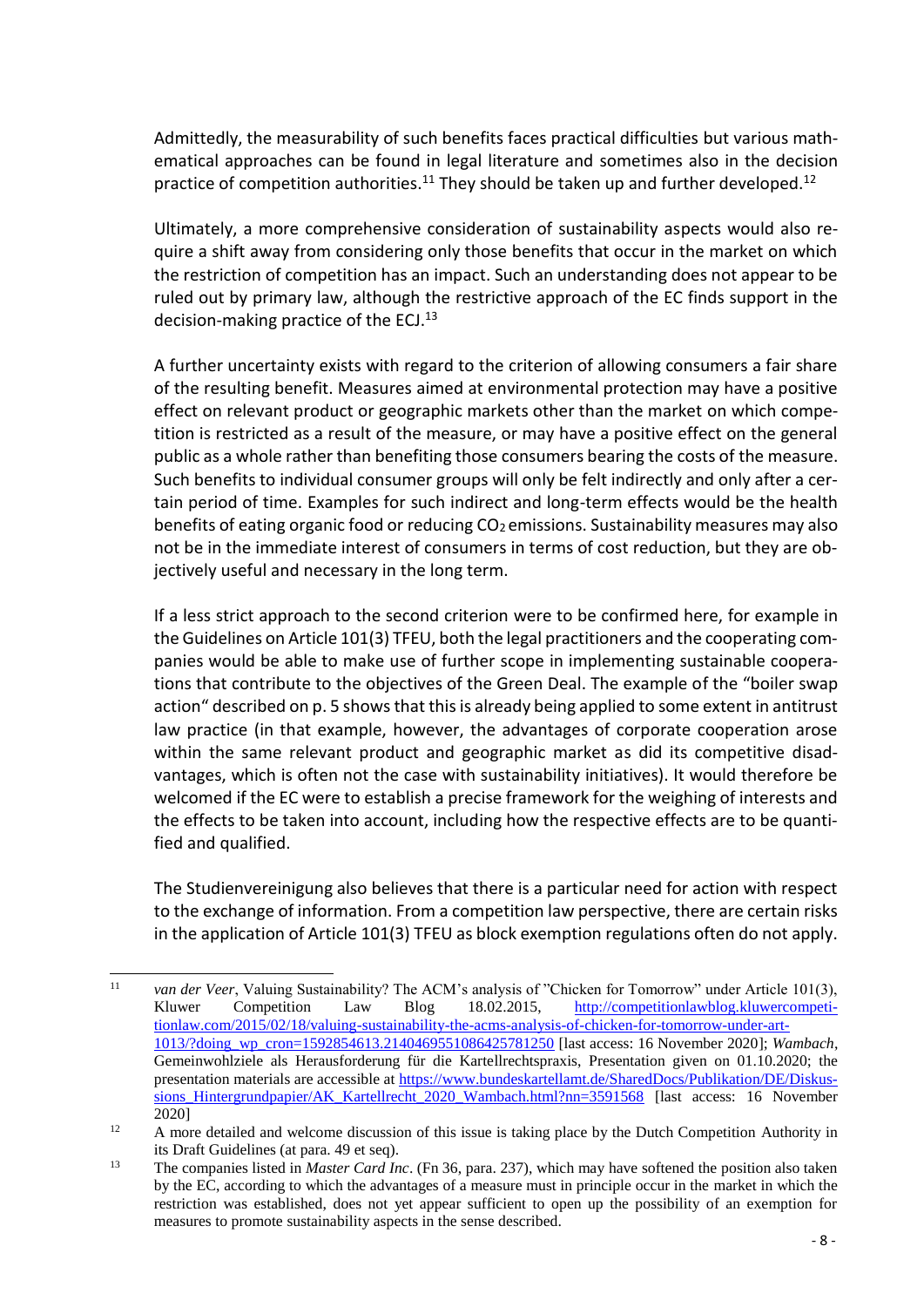Various questions therefore arise with respect to cases in which information exchanges between market participants are allowed.

In particular, when it comes to infrastructure projects, an intense exchange within the industry is required. For example, pipeline projects, partly supported by state aid measures, dealing with the transport of hydrogen from the production site to the place of use, require the participation and information contribution of the entire industry. Public consultations on infrastructure projects, like projects for the transportation of hydrogen from a production site on the coast to an industrial consumer in an inland area, require the provision of information and data (including) on the individual planning of each undertaking, as infrastructure projects have to be geared to future consumptions and needs of the customer. The planning of the respective transport networks cannot be carried out individually by each undertaking; it is therefore essential to coordinate individual demand. The EC's revised framework should provide explicit guidance on the extent to which such exchanges of information are permitted.

This should include the publication of data required for production and planning of demand. Moreover, there are schedules for plant upgrades or commissioning and investment data which need to be disclosed. As financial resources are required for the entire transformation, it is important to inform investors about the dimension of the transformation, the timeline and amount of funds required in order to achieve the climate targets. At the same time, conclusions can be drawn about the individually planned production capacity of each undertaking for the upcoming decades based on such data. The data, which have to be published, may include the expected demand on hydrogen or natural gas as well as the amount of carbon dioxide that will be finally stored. Within these projects, all industrial companies involved, some of which are considered competitors, will have access to the data provided.

The exchange of this kind of information is essential for various reasons (e.g. public funding / state aid / multilateral projects).

Such information exchange may be considered as a restriction of demand-side competition. Thus, according to para 55 of the Guidelines on Horizontal Cooperation, the indirect exchange of information may also be caught by the prohibition under Article 101 TFEU.

There is uncertainty in the application of the law should an indirect exchange of information, as described above, lead to conclusions on market strategies on the procurement market and moreover to restrictive effects on competition within the meaning of recital 58 of the Guidelines on Horizontal Cooperation. In particular, markets in such infrastructure projects are highly concentrated and transparency as well as stability are apparent to all market participants.

## **2.3 Statements of competition authorities**

The Studienvereinigung is of the opinion that legal clarifications concerning sustainability agreements could also be achieved on a less formal level. Statements and guidance papers of competition authorities are useful tools in practice when it comes to the assessment of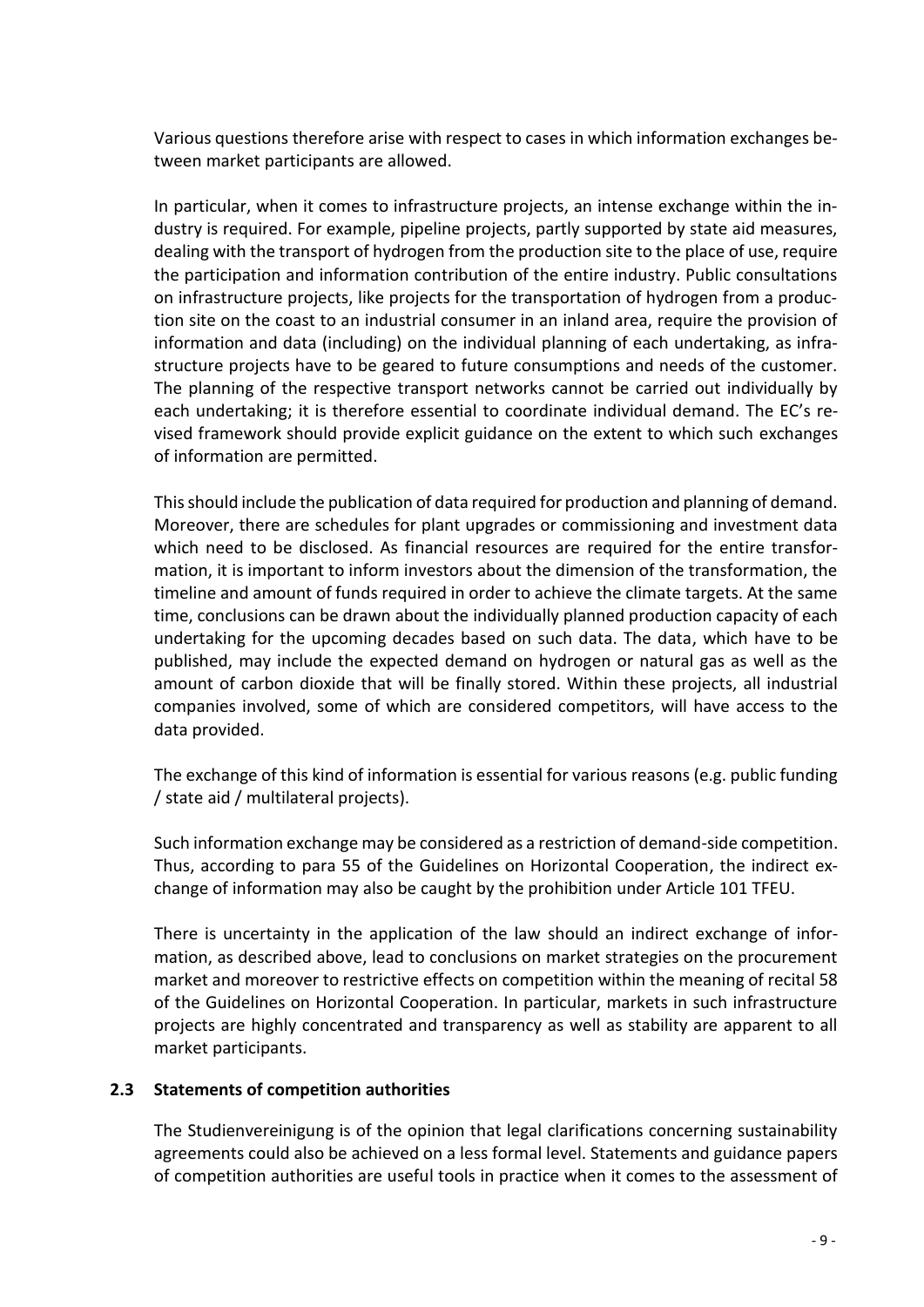cooperations. In this context, like in Question 1, reference is made to the draft guidelines of the Dutch competition authority.<sup>14</sup>

In the context of a pan-European solution, it would be advisable to have a core statement of the EC or a joint statement of all European competition authorities within the ECN. There would otherwise be a certain risk that competition law practice in Europe might drift apart on this subject.

# **2.4 Summary**

In principle, the Studienvereinigung believes that the existing European competition law regulations are suitable for pursuing the targets of the Green Deal, especially, with regard to the assessment of intercompany cooperation. However, clarifications would be welcome in the Guidelines on Article 101(3) TFEU as well as statements of various competition authorities – ideally coordinated at European level – and the EC. Further possible legislative changes are discussed in the answer to Question 3.

# **3. a.) Are there circumstances in which the pursuit of Green Deal objectives would justify restrictive agreements beyond the current enforcement practice?**

An increasing number of requests received by national authorities, as well as initiatives by individual authorities aimed at giving companies greater clarity in the assessment of "sustainability cooperations", $15$  provide striking evidence of the uncertainty that companies face when trying to assess their practices in this area in the light of current competition law. Responding to the consultation on the EC's guidelines on horizontal agreements, undertakings identified the demand for greener and more sustainable services, ahead of digitisation, as the main trend affecting the application of these rules.<sup>16</sup> Many stakeholders would therefore like to see more clarity in this area through regulatory instruments.<sup>17</sup>

In contrast to the 2001 Guidelines on Horizontal Cooperation Agreements<sup>18</sup>, the current EC guidelines and (block exemption) regulations on horizontal agreements in fact provide only limited guidance as to when an agreement that primarily serves the pursuit of sustainability objectives does not fall under the prohibition of Article 101(1) TFEU.

But even the 2001 Guidelines on Horizontal Cooperation Agreements lacked clarity in some respects and the relevant chapter was limited to the assessment of environmental agreements in a rather narrow sense. Measures for the more ethical production of goods or the provision of services (e.g. actions to ensure "fair" remuneration of suppliers or their workforce or measures to guarantee certain minimum animal welfare standards) were not addressed as such.

 $14$  $\frac{14}{15}$  See fn. 4.

 $\begin{array}{cc}\n 15 \\
\hline\n 16\n \end{array}$  Cf. fn. 7.

<sup>16</sup> Consultation report (summary), p. 16 [\(https://ec.europa.eu/info/law/better-regulation/have-your-say/initia](https://ec.europa.eu/info/law/better-regulation/have-your-say/initiatives/11886-Evaluation-of-EU-competition-rules-on-horizontal-agreements/public-consultation)[tives/11886-Evaluation-of-EU-competition-rules-on-horizontal-agreements/public-consultation\)](https://ec.europa.eu/info/law/better-regulation/have-your-say/initiatives/11886-Evaluation-of-EU-competition-rules-on-horizontal-agreements/public-consultation).

<sup>17</sup> Consultation report (summary), p. 5 [\(https://ec.europa.eu/info/law/better-regulation/have-your-say/initia](https://ec.europa.eu/info/law/better-regulation/have-your-say/initiatives/11886-Evaluation-of-EU-competition-rules-on-horizontal-agreements/public-consultation)[tives/11886-Evaluation-of-EU-competition-rules-on-horizontal-agreements/public-consultation\)](https://ec.europa.eu/info/law/better-regulation/have-your-say/initiatives/11886-Evaluation-of-EU-competition-rules-on-horizontal-agreements/public-consultation).

 $18$  OJ 2001, C 3, 2.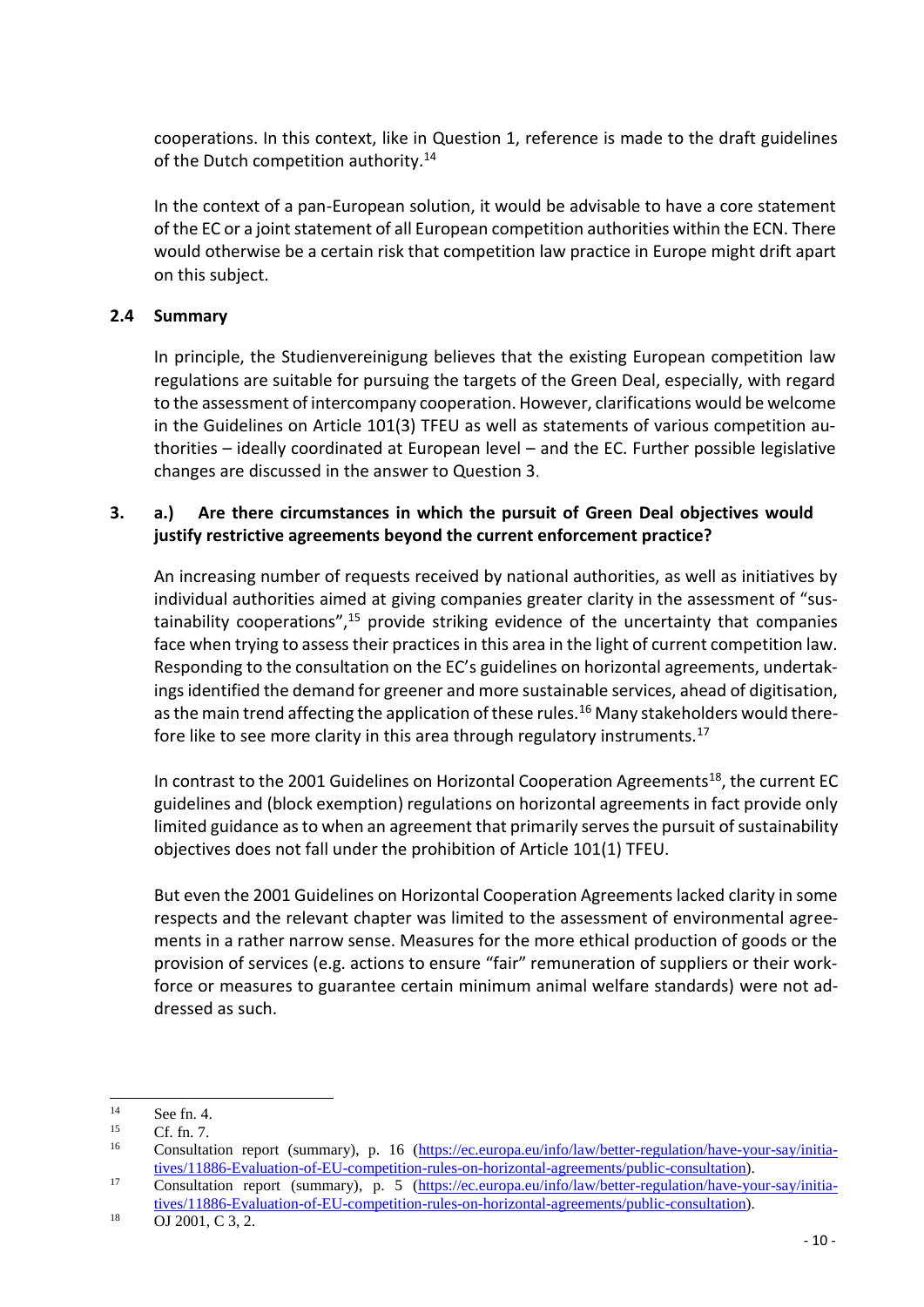Where sustainability cooperations in principle infringe the prohibition laid down in Article 101(1) TFEU, the current guidelines on Article 101(3) TFEU considerably restrict the scope for taking non-economic objectives into account when defending an agreement under said provision. First, the guidelines only consider the possibility of exemption for "economic efficiency gains".<sup>19</sup> These efficiency gains would need to be quantifiable<sup>20</sup> or at least objectifiable<sup>21</sup>, with even higher requirements for benefits achieved only in the long term;<sup>22</sup> indirect benefits would generally not be taken into account.<sup>23</sup> In addition, only benefits would in principle qualify as benefits that arise within the same relevant market as the one to which the agreement relates,<sup>24</sup> or at least a closely connected market<sup>25</sup>.

This position was also emphasised by the EC in a statement on the proposed reform of the Dutch Competition Act, which envisaged taking greater account of sustainability considerations. The EC stated that it was not within the competence of the competition authorities to weigh often conflicting public interests against each other when assessing competitive behaviour. Furthermore, EU competition law only allowed efficiencies to be taken into account if they benefited consumers in the markets affected by the conduct, whereas the benefit to society as a whole was not a relevant criterion, the EC said.<sup>26</sup>

Measured against this standard, in many cases a justification of restrictive agreements on the basis of environmental benefits appears not to be possible. The positive effects of measures to protect the environment have, at least in the past, often been classified as non-economic efficiencies in terms of their direct effect, although undertakings are likely to use them for economic reasons (e.g. marketing strategies, response to changes in the demand behaviour of customers). The quantification of such efficiencies is also associated with uncertainties.<sup>27</sup> Different political preferences as well as a lack of scientific evidence regarding specific initiatives may prevent an objectification of possible benefits (in whatever area they occur). However meaningful the contribution of individual market participants or sectors to the achievement of sustainability goals may be, their actual (appreciable or measurable) impacts may be minimal when assessed in isolation. Furthermore, the positive effects may occur in other relevant product and geographic markets or even in areas which are not economically determinable at all.

In light of these circumstances, undertakings that initiate or enter into sustainability cooperation agreements are currently confronted with legal uncertainties that could prevent them from implementing such measures.

<sup>19</sup>  $19$  Guidelines para 59.

Guidelines para 56.

<sup>21</sup> Guidelines para 57.

 $\frac{22}{23}$  Guidelines para 87.

 $23 \t\text{Guidelines para } 54.$ <br>  $24 \t\text{Guidelines para } 57.$ 

<sup>&</sup>lt;sup>24</sup> Guidelines para 57.<br><sup>25</sup> To this extent see E

<sup>&</sup>lt;sup>25</sup> To this extent see ECJ 11 September 2014, C-382/12P, *Master Card Inc.*, ECLI:EU:C:2014:2201, para 240.<br><sup>26</sup> The statement can be found bere https://gook.officialabakandmakingsp.pl/blg.775505.html

<sup>&</sup>lt;sup>26</sup> The statement can be found here:  $\frac{https://zoek.officielebekendmakingen.nl/blg-775505.html}{\text{Atth安.}$ 

Although various models for their "pricing" have already been proposed, and the identification of other "qualitative efficiency gains" also poses challenges, see for example the Commission's opinion on the OECD Roundtable on the Role and Measurement of Quality in Competition Analysis, DAF/COMP/WD(2013)32. *Wambach*, Gemeinwohlziele als Herausforderung für die Kartellrechtspraxis, speech held on 1 October 2020; the presentation materials can be found here [https://www.bundeskartellamt.de/SharedDocs/Publika](https://www.bundeskartellamt.de/SharedDocs/Publikation/DE/Diskussions_Hintergrundpapier/AK_Kartellrecht_2020_Wambach.html?nn=3591568)[tion/DE/Diskussions\\_Hintergrundpapier/AK\\_Kartellrecht\\_2020\\_Wambach.html?nn=3591568.](https://www.bundeskartellamt.de/SharedDocs/Publikation/DE/Diskussions_Hintergrundpapier/AK_Kartellrecht_2020_Wambach.html?nn=3591568)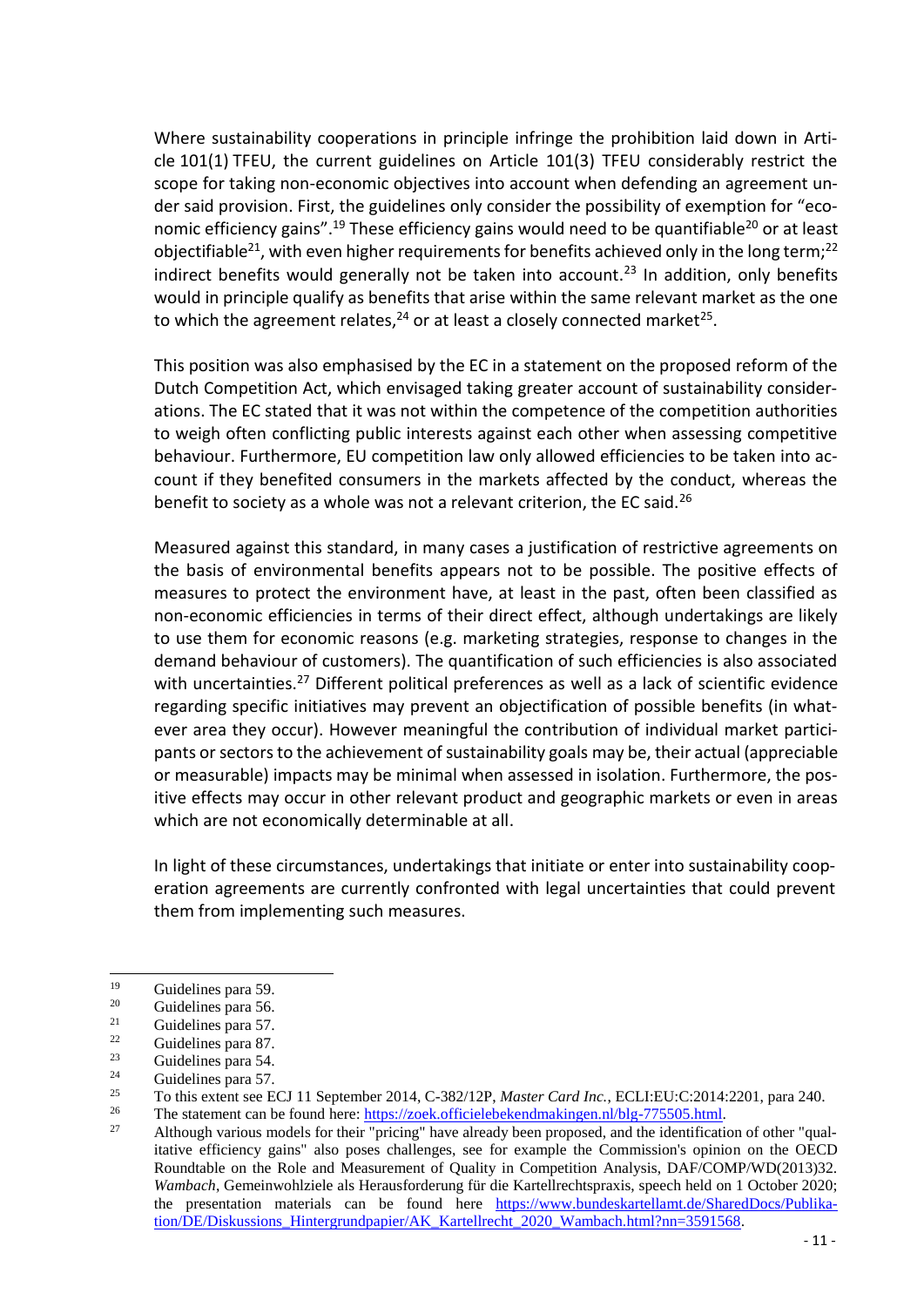# **b.) If so, please explain how the current enforcement practice could be developed to accommodate such agreements (i.e. which Green Deal objectives would warrant a specific treatment of restrictive agreements?**

In contrast to the 2001 Guidelines on Horizontal Cooperation Agreements, the current guidelines do not provide for a specific chapter on sustainability cooperation agreements. The feedback received from the EC in the course of the consultation process has shown that a more detailed interpretation of the existing legal framework from the point of view of the EC has been requested by numerous stakeholders. The Studienvereinigung would also welcome clarifications in this respect.

In the context of the impending revision of the Guidelines on Horizontal Cooperation, it would thus seem desirable to dedicate a separate chapter to sustainability initiatives addressing relevant questions. In this context, it should be considered whether to give the notion of sustainability a broad understanding, including a sustainable and ethically sensitive use of human and animal resources. An example of such an understanding can be found in paragraph 6 of the draft guidelines of the Dutch Competition Authority.<sup>28</sup>

In particular, the question needs clarification as to the conditions under which sustainability cooperation agreements are not even caught by Article 101 (1) TFEU. For example, the drafts of the Dutch (para 14 et seq.) and Greek (para 46) competition authorities<sup>29</sup> give several examples of different scenarios in which it can be concluded that there is no infringement of Art 101 (1) TFEU on the basis of the decision-making practice of the European Courts. In particular, the doctrine of objectively necessary ancillary restraints, which has been established in principle by the Union Courts, could be further elaborated with regard to the types of agreement of interest here.<sup>30</sup> Such ancillary restraints are considered to be permissible insofar as the main agreement pursues legitimate objectives, the ancillary restraints linked to the main agreement are objectively necessary and they are proportionate to the objective pursued.<sup>31</sup> Indeed, sustainability, fair trade or animal welfare initiatives serve legitimate (competition-neutral) objectives. Their implementation may involve ancillary agreements which may be excluded from the application of Article 101(1) TFEU in the first place. The Studienvereinigung suggests that special rules should be established for joint ventures in the environmental sector or those which contribute to environmental protection. Such joint ventures could be granted a favourable assessment under Article 101 TFEU.<sup>32</sup>

In this context, particular attention should be paid to funding measures for such initiatives: Many measures to promote sustainability objectives involve significant costs (such as the costs associated with the production of "organic" products), which cannot be fully passed on to consumers directly without jeopardising the positioning and establishment of such products. This can be remedied either by subsidies in the form of state aid, as is the case in

<sup>28</sup>  $\frac{28}{29}$  See para 1.

 $\frac{29}{30}$  See para 4.

<sup>30</sup> Along these lines, see also the background paper of the Arbeitskreis Kartellrecht of the German FCO, p. 20 et seq., [https://www.bundeskartellamt.de/SharedDocs/Publikation/DE/Diskussions\\_Hintergrundpapier/AK\\_Kar](https://www.bundeskartellamt.de/SharedDocs/Publikation/DE/Diskussions_Hintergrundpapier/AK_Kartellrecht_2020_Hintergrundpapier.pdf?__blob=publicationFile&v=2)[tellrecht\\_2020\\_Hintergrundpapier.pdf?\\_\\_blob=publicationFile&v=2.](https://www.bundeskartellamt.de/SharedDocs/Publikation/DE/Diskussions_Hintergrundpapier/AK_Kartellrecht_2020_Hintergrundpapier.pdf?__blob=publicationFile&v=2)

<sup>31</sup> *Cf.* ECJ 23 January 2018, C-179/16, *Hoffmann-La Roche*, ECLI:EU:C:2018:25, para 69; ECJ 11 September 2014, C-382/12 P, *Master Card Inc.*, EU:C:2014:2201, para 89 and the case-law cited.

<sup>32</sup> See section 2, sub-section 2.12 for a more detailed discussion.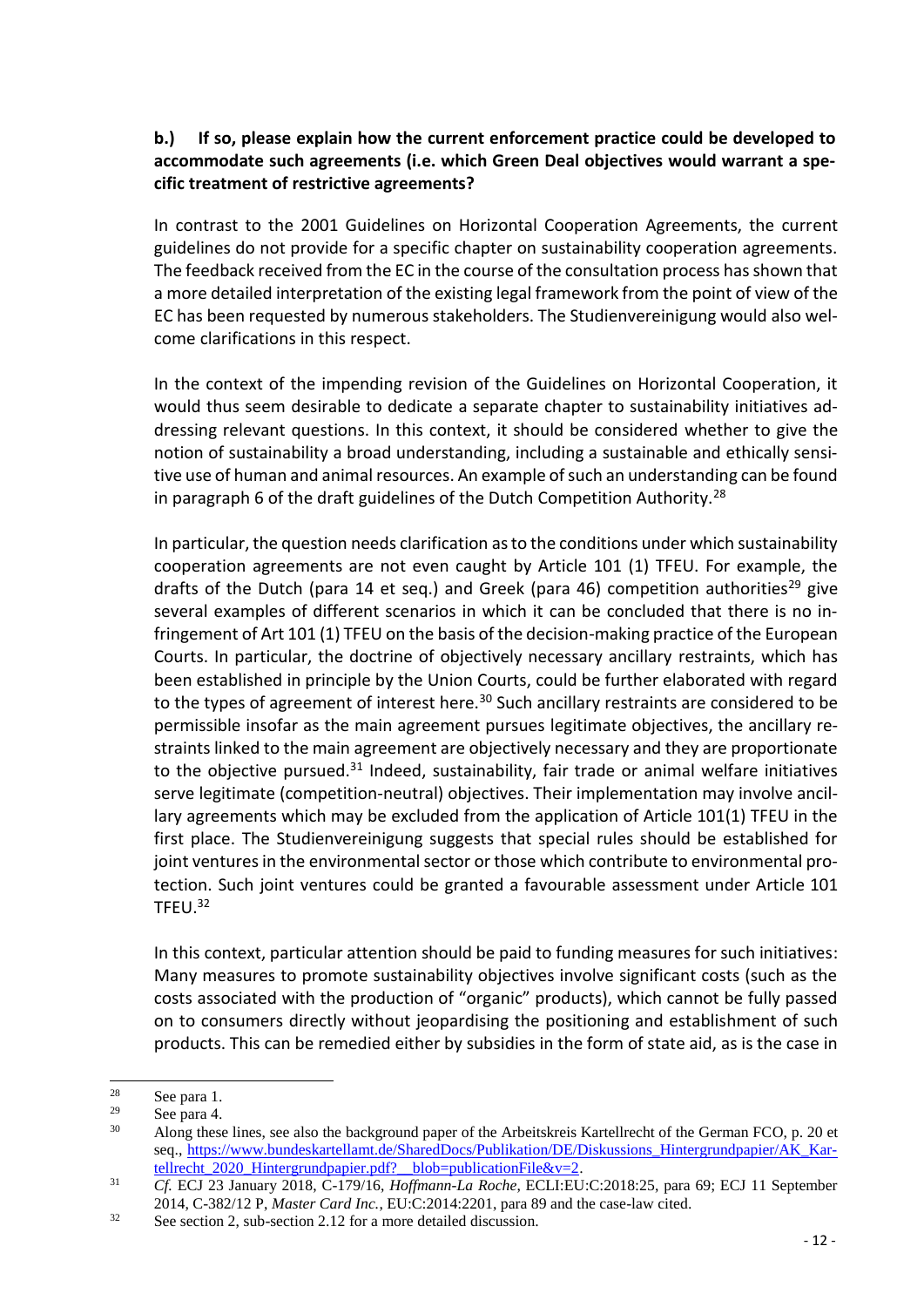many Member States, for example in connection with electricity from renewable energy sources, or by agreements between the cooperation partners on the collection and distribution of funds, these being of course purpose-bound. For example, the German FCO had to deal with a sectoral alliance of farmers, the meat industry and food retailers intended to reward (subsidise) livestock farmers for implementing animal welfare measures. The funds required for this are mainly raised by the large food retail companies which, according to an agreement, transfer a certain amount per kilogram of meat sold to an organisation responsible for distributing the funds to the livestock farmers concerned.<sup>33</sup> In view of the context of the rules on the financing of the sustainability initiative, it does not seem appropriate to assume that the agreement on a uniform price premium is an agreement having as its object the restriction of competition. On the contrary, the existence of an objectively necessary ancillary agreement would have to be examined in that context.

A further regulatory instrument for creating legal certainty could be a block exemption regulation (possibly with a limited term), which should be evaluated following a "trial phase". In this context it should be considered whether, unlike in most block exemption regulations, market share thresholds above which an exemption is no longer possible should be disregarded. Particularly with regard to standardisation agreements, which are of particular relevance in the given context, it would appear quite conceivable for the market shares of the participating companies to exceed the bandwidth of typical thresholds in the (horizontal) block exemption regulations currently in force.

In order to support the EC in the possible design and implementation of future measures, a specialist sustainability/environmental unit could also be set up within the EC to better understand the links between antitrust law and the Green Deal.<sup>34</sup>

# **c.) How can the pursuit of Green Deal objectives be differentiated from other important policy objectives such as job creation or other social objectives?**

In the view of the Studienvereinigung, the assumption inherent in this question (according to which competition law would currently not pursue political or social objectives) is incorrect. In addition to consumer welfare, EU competition law in particular serves the pursuit of further political objectives (e.g. the creation and maintenance of the internal market<sup>35</sup>).<sup>36</sup>

Moreover, the decision-making practice of both the European Courts<sup>37</sup> and the EC $^{38}$  suggests that 'non-economic' aspects may be taken into account when assessing cases under

 $\overline{a}$ <sup>33</sup> FCO, B2-72/14, *Initiative Tierwohl*.

<sup>&</sup>lt;sup>34</sup> See section 2, sub-section 2.12 for a more detailed discussion.

<sup>35</sup> Fundamentally, ECJ 13.07.1966, C-56/64, *Consten and Grundig*, ECLI:EU:C:1966:41.

<sup>36</sup> See/compare *Dunne*, Public Interest and EU Competition Law, The Antitrust Bulletin 2020, 256 on further political objectives that have been pursued in the past (also) when applying competition law.

<sup>37</sup> European Courts 11 July1996, T-528/93, *Métropole Télévision*, ECLI:EU:T:1996:99, para. 118 (" [The] Commission is entitled to base itself on considerations connected with the pursuit of the public interest in order to grant exemption under Article 85(3) of the Treaty."); further: *Brook*, Priority-Setting As a Double-Edged Sword: How Modernisation Strengthened the Role of Public Policy, JCL&E 2020.

<sup>&</sup>lt;sup>38</sup> EC 17 September 2001, 2001/837/EG, DSD, paras 143-144; 24.01.1999, 2000/475/EC, CECED, paras 51 and 55 to 57; 21.12.1994, 94/986/EC, Philips-Osram, para 26; 18.05.1994, 94/322/EG, Exxon/Shell, para 71; further: Brook l.c..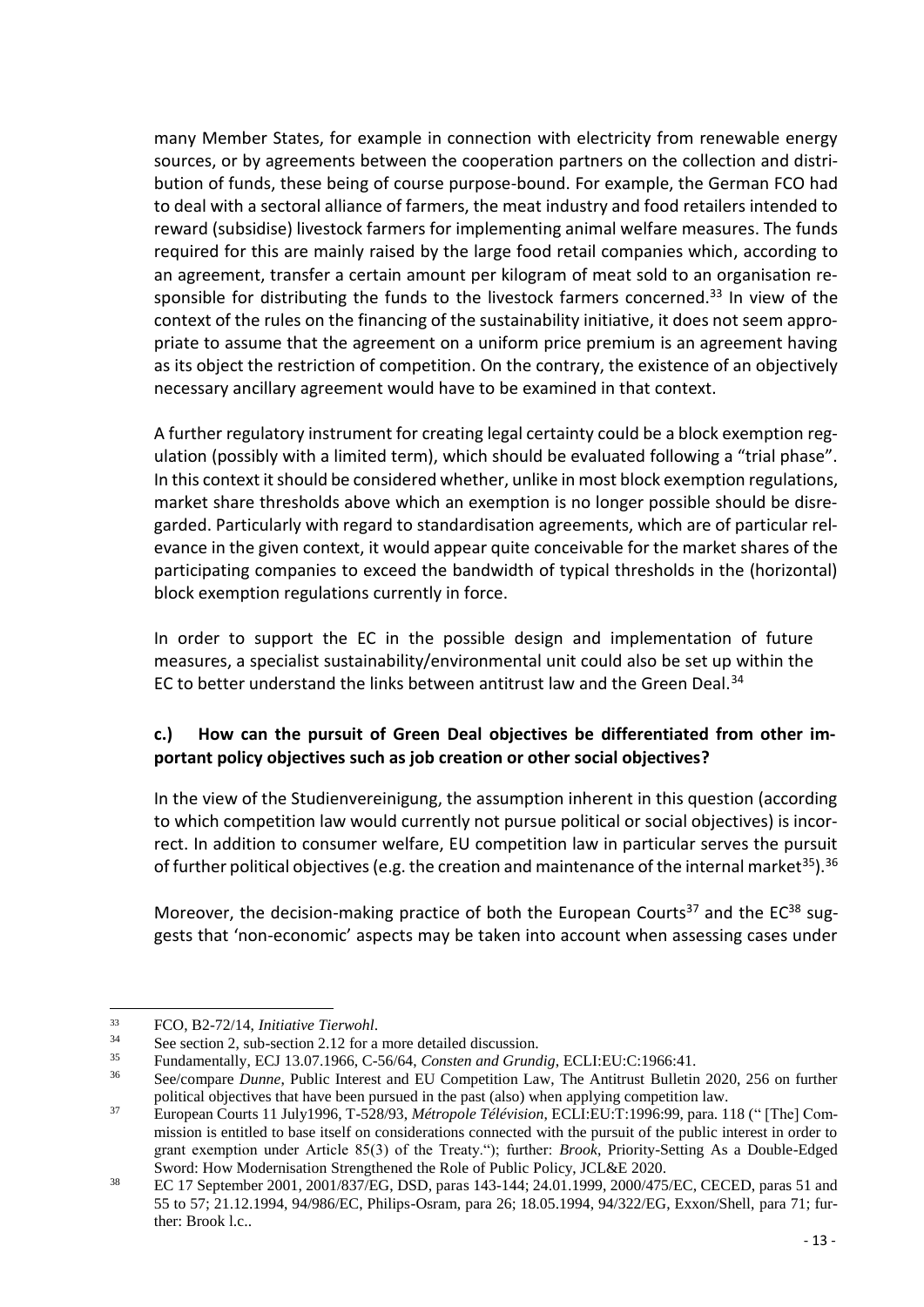the relevant competition law provisions – at least, if these interests are in line with objectives of the European Union.<sup>39</sup>

If nonetheless a distinction between the policy objectives mentioned is to be made, the following could be considered: Article 3(3) TEU expressly refers to a high level of protection and improvement of the quality of the environment as an objective of the European Union. Pursuant to Article 11 TFEU "*environmental protection requirements must be integrated into the definition and implementation of the Union's policies and activities [...]*".<sup>40</sup> On the other hand, for example, Article 147(2) TFEU, which refers to the objective of a high level of employment, only provides that the latter "*shall be taken into consideration in the formulation and implementation of Union policies and activities*" The latter provision thus places fewer requirements on European institutions, $41$  which could justify a graduated implementation of such policies.

However, the Studienvereinigung is not convinced that a differentiation between various EU objectives is required in the given context.

#### **D. Part 3: Merger control**

In order to reflect the European Union's ambitious sustainability and climate protection goals in the entire field of antitrust law, it is not only necessary to develop assessment guidelines for sustainability initiatives within the scope of Article 101 TFEU. In addition, the Studienvereinigung recommends considering sustainability considerations – also in connection with merger control – insofar as these can be included in the established scope of review of the Merger Regulation<sup>42</sup> ("**EUMR**").

Whereas, regarding cooperation between undertakings, there are several precedents from the decision-making practice of the EC concerning the integration of sustainability considerations into the substantive assessment of the cooperation, such a practice hardly exists where merger control is concerned. However, regarding the recent decision on the merger of *Aurubis* and *Metallo*<sup>43</sup> , in a press release EU Competition Commissioner Margrethe Vestager explicitly made reference to the European Green Deal, stating that a well-functioning circular economy in copper was important to ensure a sustainable usage of resources in the context of the European Green Deal. According to Vestager, this is why they carried out an in-depth investigation of the merger.<sup>44</sup> In view of the Green Deal and its extensive effects on the transformation of the economy, "green" concentrations can be expected to play a more significant role in the future.

 $30^{\circ}$ <sup>39</sup> For a more detailed analysis of the decision-making practice, see for example *Monti*, Article 81 EC and Public Policy, CMLR 2002, 1057; *Petit*, The Guidelines on the Application of Article 81(3) EC: A Critical Review, IEJE Working Paper 4/2009; *Townley*, Which Goals Count in Article 101 TFEU?: Public Policy and its Discontents, ECLR 2011, 441; *Brook* ibid.

<sup>&</sup>lt;sup>40</sup> The provision demands an "environmentally friendly" interpretation of all EU law and should in particular be taken into account when applying competition law; see in this regard *Kahl* in *Streinz* (ed.) EUV/AEUV<sup>3</sup> (2018), Article 11 TFEU, para 32, para 119.

<sup>41</sup> *Niedobitek* in *Streinz* (ed.) EUV/AEUV<sup>3</sup> (2018) Art 147 TFEU, para 6.

<sup>&</sup>lt;sup>42</sup> Council Regulation (EC) No 139/2004 of 20 January 2004 on the control of concentrations between undertakings ("EC Merger Regulation"), OJ L 24 of 29 January 2004, pp. 1-22.

<sup>43</sup> EC, decision of 4 May 2020, COMP/M.9409 – *Aurubis/Metallo*.

Cf. EC press release of 4 May 2020, available at: [https://ec.europa.eu/commission/presscorner/de](https://ec.europa.eu/commission/presscorner/detail/en/IP_20_801)tail/en/ $\overline{IP}$  20 801 [last access: 16 November 2020].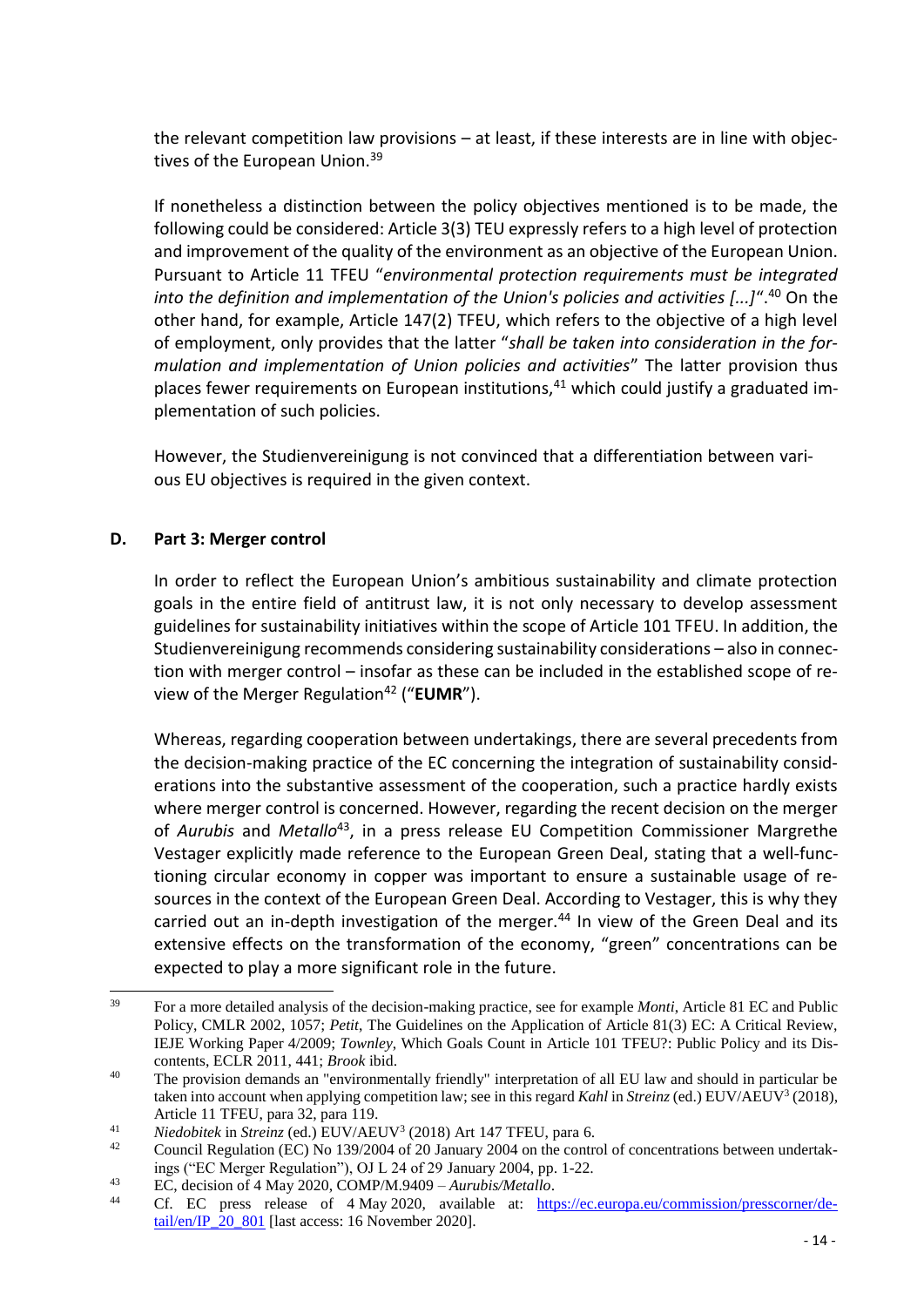A political decision will determine whether the existing limits of the regulatory regime of the EUMR should be broadened, in particular with respect to the assessment criteria stipulated in Article 2 EUMR. This should only take place, if at all, on the basis of a thorough discussion and assessment, and it must also take into account the consequences of such broadening for European merger control law as a whole. The Studienvereinigung is of the opinion that the present framework of the European merger control regime leaves enough space for sustainability considerations to be integrated. By continuing to develop the current enforcement practice, it will certainly be possible for merger control to play a role in achieving the sustainability goals of the Green Deal as well as the climate goals under the Paris Agreement.

The Studienvereinigung suggests that the manner in which sustainability aspects can be taken into account in the context of merger control should be the subject of a dialogue between the EC and the national competition authorities. Only in this way can consistency and legal certainty be ensured throughout the EU. This is necessary in particular since when carrying out their own merger control assessments, the national competition authorities draw on both decisions as well as soft law of the EC, but also occasionally deliberately distance themselves from these (especially where "public interest" questions are concerned). It would therefore be a welcome step to include grounds and limits for integrating sustainability aspects into the Horizontal Merger Guidelines and, in the interest of a level playing field within the internal market, to endeavour to have sustainability considerations taken into account in the case of merger control decisions in the Member States in the same way that they are at EU level.

## **1. Do you see any situations when a merger between firms could be harmful to consumers by reducing their choice of environmentally friendly products and/or technologies?**

The Studienvereinigung is of the opinion that abstract industrial and regulatory policy-related considerations should not be a criterion when assessing a concentration. The purpose of the EUMR is not to prevent concentrations that are undesirable from a political standpoint. Instead, the aim of merger control is to maintain competitive market structures and, in particular, to prevent market power from arising.<sup>45</sup> It is an instrument of market structure control, not market design. Consumers automatically benefit from effective competition, since this results in low prices, product diversity, higher quality and innovation.<sup>46</sup> This applies to sustainable and environmentally friendly products just as it does to any other product category.

In addition to further criteria, Article 2(1) (b) EUMR also explicitly includes the alternatives available to suppliers and users as a criterion relevant for the assessment. Recital 23 of the EUMR refers to Article 2 (now Article 3) of the TEU, which in turn defines sustainable development and a high level of environmental protection as goals of the European Union. A reduction of the choice of environmentally friendly products or technologies for consumers is therefore already a criterion that can  $-$  and must  $-$  be taken into account when applying Article 2(1) EUMR.

<sup>45</sup> <sup>45</sup> Cf. Article 2(2) and (3) EUMR.<br> **46** Horizontal Margar Guidalines

<sup>46</sup> Horizontal Merger Guidelines, para 8.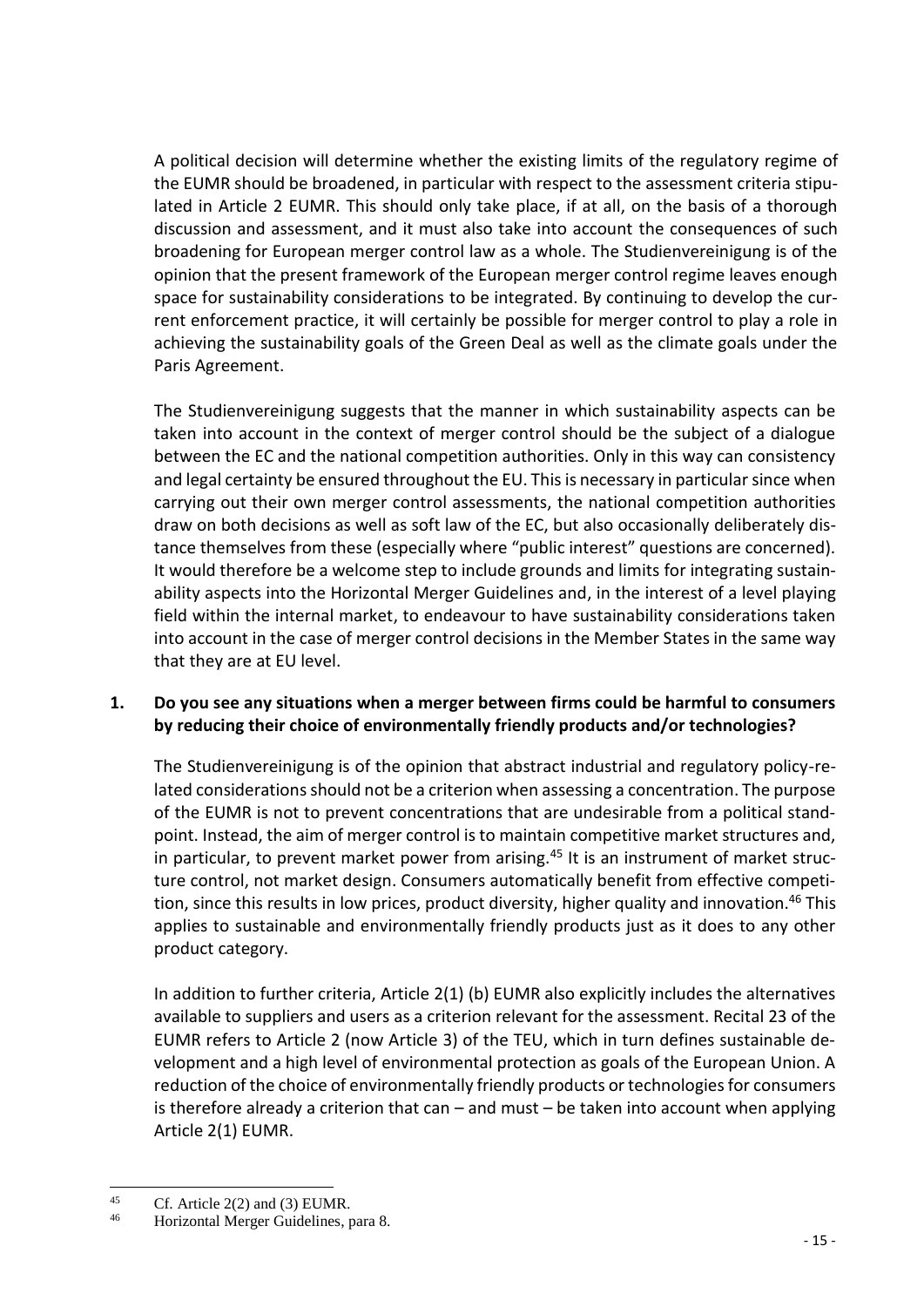Environmental considerations are also, albeit only occasionally, taken into account in merger control assessments by the EC, but always in the categories within the merger control assessment. In addition to the *Aurubis/Metallo* decision mentioned above, in the *DEMB/Mondelez/Charger OPCO* decision<sup>47</sup> the EC assessed whether there was a separate market for non-conventional coffee. On the other hand, the EC has correctly refused to take purely political objectives into account without any basis in categories within the merger control assessment. In a response to such a petition in the *Bayer/Monsanto* proceedings<sup>48</sup>, EU Competition Commissioner Margrethe Vestager pointed out that environmental considerations are factored into the merger control assessment if they have negative effects on consumers "through decreased competition"; other considerations are subject to different statutory rules.<sup>49</sup>

The Studienvereinigung agrees with this assessment. Economic governance is a task of regulation, not of merger control as market structure control. The current legal framework does not allow the EC to adopt politically motivated, discretionary decisions on the compatibility of concentrations with the Common Market as they would go beyond the application criteria of the SIEC test.

# **2. Do you consider that merger enforcement could better contribute to protecting the environment and the sustainability objectives of the Green Deal? If so, please explain how?**

#### **2.1 Relevant product market**

The EC's decision-making practice shows that it is possible, and may be necessary, to take sustainability aspects into account when defining the relevant product market.<sup>50</sup> Sustainability and environmental friendliness can be regarded as product features that are associated with higher product quality and therefore represent a distinguishing feature in the eyes of consumers. The Portuguese competition authority *Autoridade da Concorrência* opted for a similar approach when assessing a concentration in respect of which it concluded that conventional chickens and slow-growth chickens were not interchangeable and were therefore to be allocated to separate relevant product markets.<sup>51</sup>

Due to the constant increase in the number of sustainably manufactured products, the question of whether such sustainable products represent a separate market will likely arise from time to time in the future. From the point of view of the Studienvereinigung, there is a risk that a market definition that is too narrow could impede concentrations that are actually pro-competitive. It is often the case that the companies that manufacture products in a sustainable manner are not in a position to compete with conventional products until they are part of a merger. In this way, sustainable alternatives are created on the overarching product market. Thus, one of the regulatory aims of the Green Deal is for sustainable products to replace conventional products in the long term. Accordingly, there needs to be

<sup>47</sup> <sup>47</sup> EC, decision of 5 May 2015, M.7292 – *DEMB/Mondolez/Charger OPCO*.

<sup>48</sup> EC, decision of 21 March 2018, M.8084 – *Bayer/Monsanto*.

See: [https://ec.europa.eu/competition/mergers/cases/additional\\_data/m8084\\_4719\\_6.pdf](https://ec.europa.eu/competition/mergers/cases/additional_data/m8084_4719_6.pdf) [last access: 16 November 2020].

<sup>50</sup> Call for opinion, p. 5; EC, M.9076 – *Novelis/Aleris*; EC, decision of 5 May 2015, M.7292- *DEMB/Mondolez/Charger OPCO*, paragraphs 55-59.

<sup>51</sup> Decision of the *Autoridade da Concorrência* of 21 December 2017, Ccent/2017/45 – *Aviagen/Hubbard*.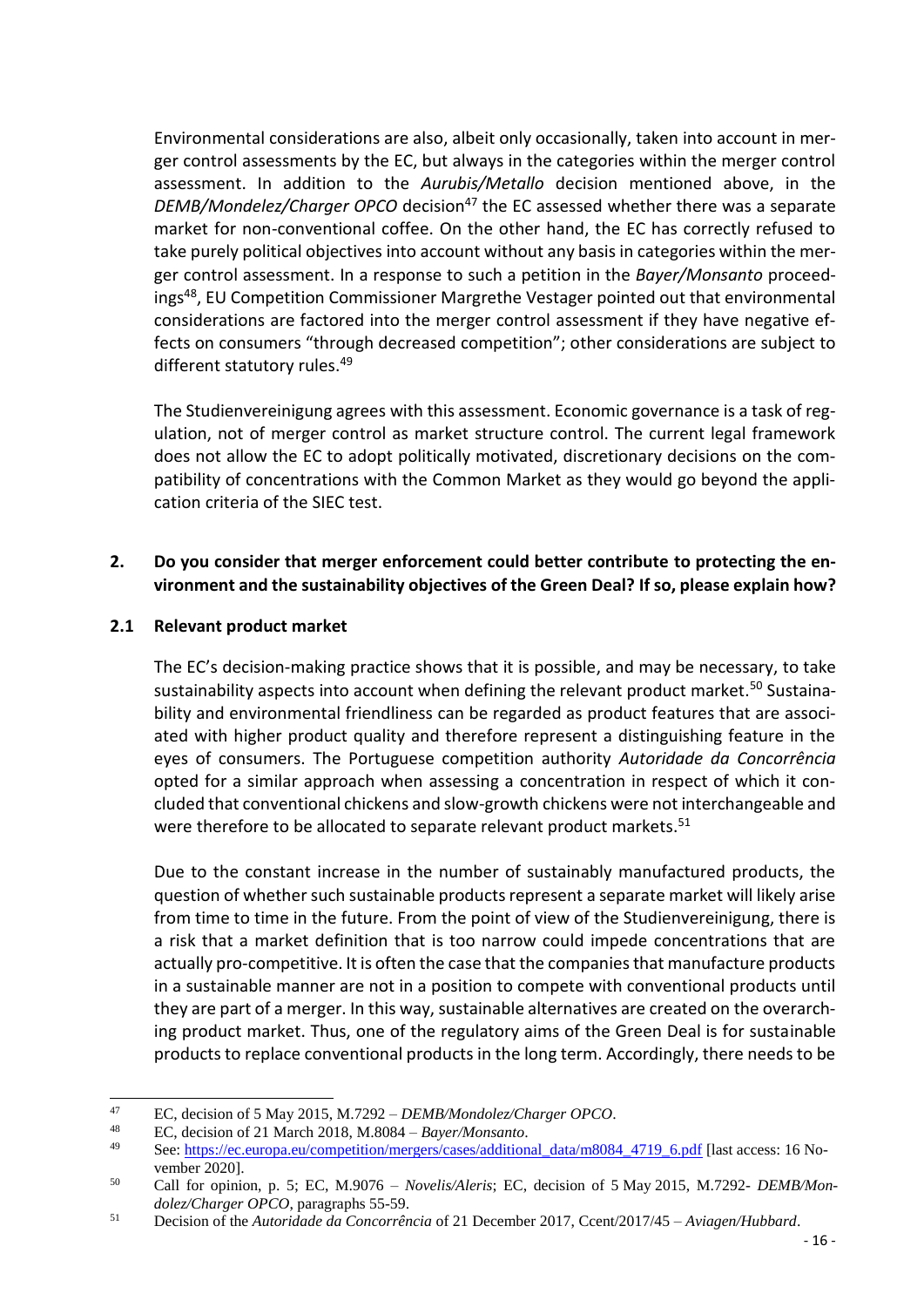competition between the two. For that reason, a market definition that is too narrow might prevent "green" competitors from justifiably creating economies of scale and synergies that are often important for making sustainable products more competitive, in particular with respect to pricing. In particular, entry into the mass market, which until now has always been dominated by conventional products, often requires a certain size which, in many cases, can only be achieved through concentrations.

#### **2.2. Relevant geographic market**

Sustainability aspects can also play a role when defining the geographic market. In recent years, consumers have become increasingly aware of environmental problems and have changed their habits with respect to demand. For this reason, the consumers could make more deliberate decisions and, for example, limit their procurement radius in order to prevent environmentally harmful transport, or increase this radius in order to obtain access to environmentally friendly products. As a result, geographic markets might have to be defined differently in the future. However, there is a risk here that markets that are too narrowly defined will be touted as an indication of market power of "organic producers", even though these producers are still fighting to make consumers more aware of their sustainable products as compared to conventional goods.

#### **2.3 Consideration of harmful effects on environmental protection/sustainability goals**

As already explained above, purely political sustainability considerations that cannot be assessed through categories of competition law should not be taken into account in merger control assessments. Such an assessment would entail a great risk of turning out to be discretionary. On the other hand, negative effects of a concentration on sustainability goals can and should always be relevant if found in competition-related categories such as choice for consumers, innovation, etc. In this connection, the Studienvereinigung refers to the EC's focus on competition in innovation, in particular in the *Dow/DuPont* and *Bayer/Monsanto* concentrations, which could play an important role when assessing the effects of a concentration on the sustainability goals of the Green Deal.

## **2.4 Concentrations between established competitors**

In both recent decisions *Dow/DuPont* and *Bayer/Monsanto,* the EC made use of a theory of harm that focussed on the effects of the concentration on competition and innovation. It concluded that a concentration of competing innovation drivers can reduce competition in the industry and would likely lead to a reduction of innovation incentives of the merging parties.<sup>52</sup> The EC considers innovation as an "input activity" so that a concentration might have a negative impact on markets and products of the entire industry.<sup>53</sup> Whilst the theory of harm in the decision *Dow/DuPont* was based on market characteristics of the pesticides industry,<sup>54</sup> this approach could be generalized such that the concentration leads to a reduction of innovation in the overlapping innovation space of the merging parties and ultimately reduces the innovation incentive overall.<sup>55</sup> By measuring the innovation output of

 $52$ <sup>52</sup> EC, decision of 27 March 2017, COMP/M.7932, *Dow/DuPont*, rec. 2002; EC, decision of 21 March 2018, COMP/M.8084 – *Bayer/Monsanto*, para. 75.

<sup>53</sup> EC, decision of 27 March 2017, COMP/M.7932, *Dow/DuPont*, para. 348.

 $\frac{54}{55}$  Ibid. para. 2000.

Ibid. para. 3056.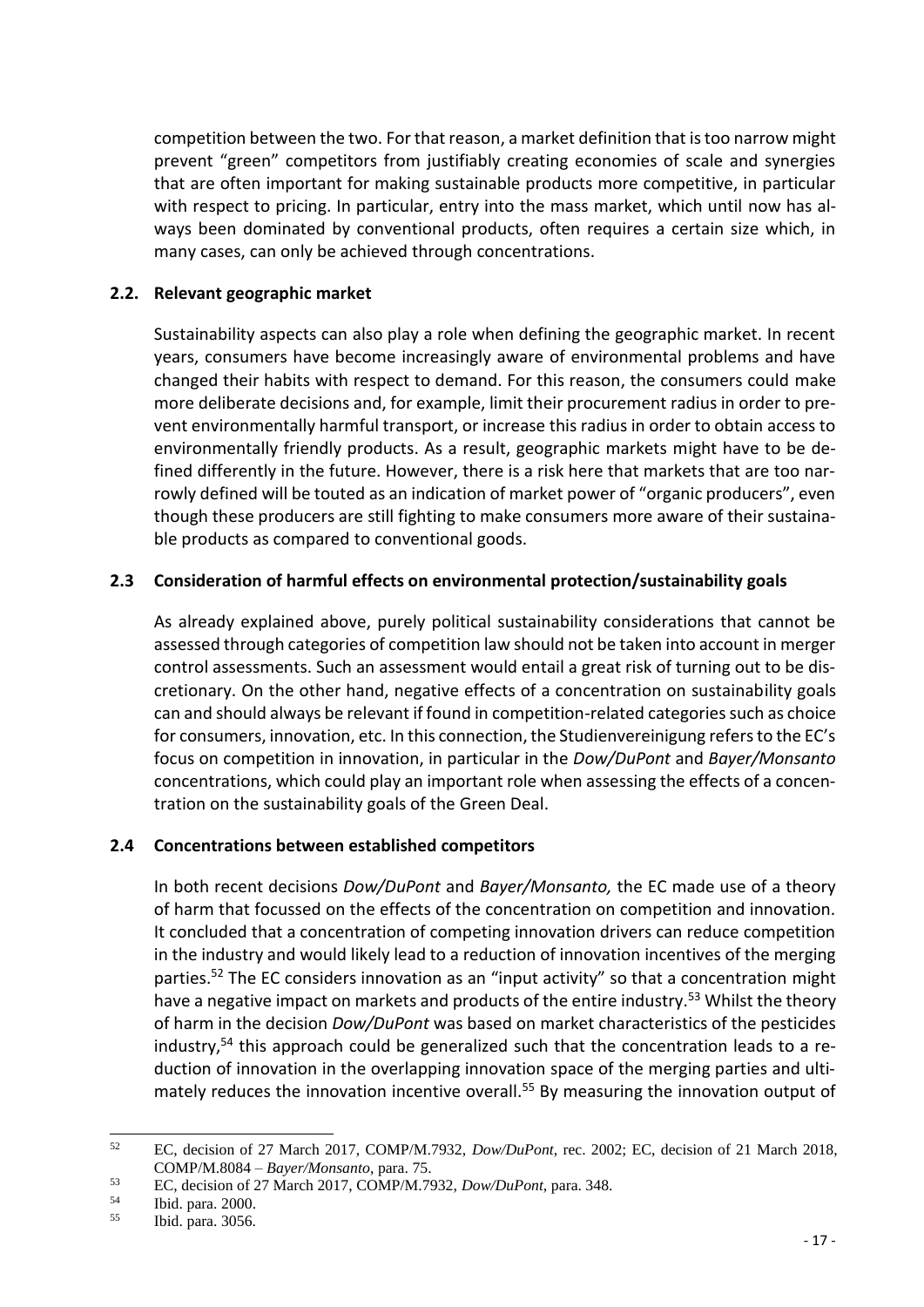the parties and by reverting to factors such as patents and innovation activity in the past, the EC can identify the most relevant innovation drivers among the market participants<sup>56</sup>

These principles can be transferred to sustainability considerations. A transformation to more sustainability is an inherently dynamic process, which could be explained by assessing the dynamic effects of a concentration rather than static effects alone. If a concentration reduces the incentives of the merging parties and their remaining competitors to develop innovative, sustainable products, consumers will be deprived of such products and technologies. Moreover, the development of the entire industry towards more sustainability will be impeded. The theory of harm developed in *Dow/DuPont* and confirmed in *Bayer/Monsanto* therefore appears to be a suitable approach for integrating sustainability considerations into the substantive assessment in merger control and its further evolution is desirable. However, such evolution should also take into account that the bundling of activities in the innovation space could also generate pro-competitive effects, for instance if a concentration leads to the acceleration of and focussing on the development of green technologies, in particular of those connected with high development costs.

## **2.5 Concentrations of particularly dynamic undertakings**

Further, there is a risk of an impediment to competition in innovation if an established undertaking intends to acquire a target which is emerging or particularly innovative in the field of sustainable products and services and might exert competitive pressure on the established undertaking in the future.<sup>57</sup> Such concentrations could also have a negative impact on the innovation activity of companies. Considering the central role innovation plays in this respect, a loss of potential competition from "green competitors" might adversely affect the achievement of sustainability goals and, consequently, deprive consumers of sustainable and better products.

Article 2(1) (a) EUMR allows for these situations and stipulates an obligation for the Commission to take into account, inter alia, "the need to maintain and develop effective competition within the common market" with regard to "actual or potential competition".<sup>58</sup> Accordingly, negative effects on competition in innovation, also in the field of sustainable products and services, can (and must) be taken into consideration under the current legal framework. Nevertheless, a continued development of the assessment criteria appears to make sense since an increased number of concentrations in the sustainability area can be expected as well. In particular, the systematics for assessing competition in innovation developed by the EC in its decisions *Dow/DuPont* and *Bayer/Monsanto* can serve as a meaningful reference point.

#### **2.6 Design of conditions and obligations**

Sustainability aspects could also play a role for the selection and design of remedies offered by the merging parties, where a concentration is being cleared subject to conditions. In principle, the EC can request either structural or behavioural remedies; in practice, it generally prefers structural ones. Sustainability aspects, however, could provide an oppor-

<sup>56</sup>  $\frac{56}{57}$  Ibid. para. 379.

 $57$  See also Guidelines on the assessment of horizontal mergers, para. 37 et seq.<br> $58$  See also Guidelines on the assessment of horizontal mergers, para. 60

See also Guidelines on the assessment of horizontal mergers, para. 60.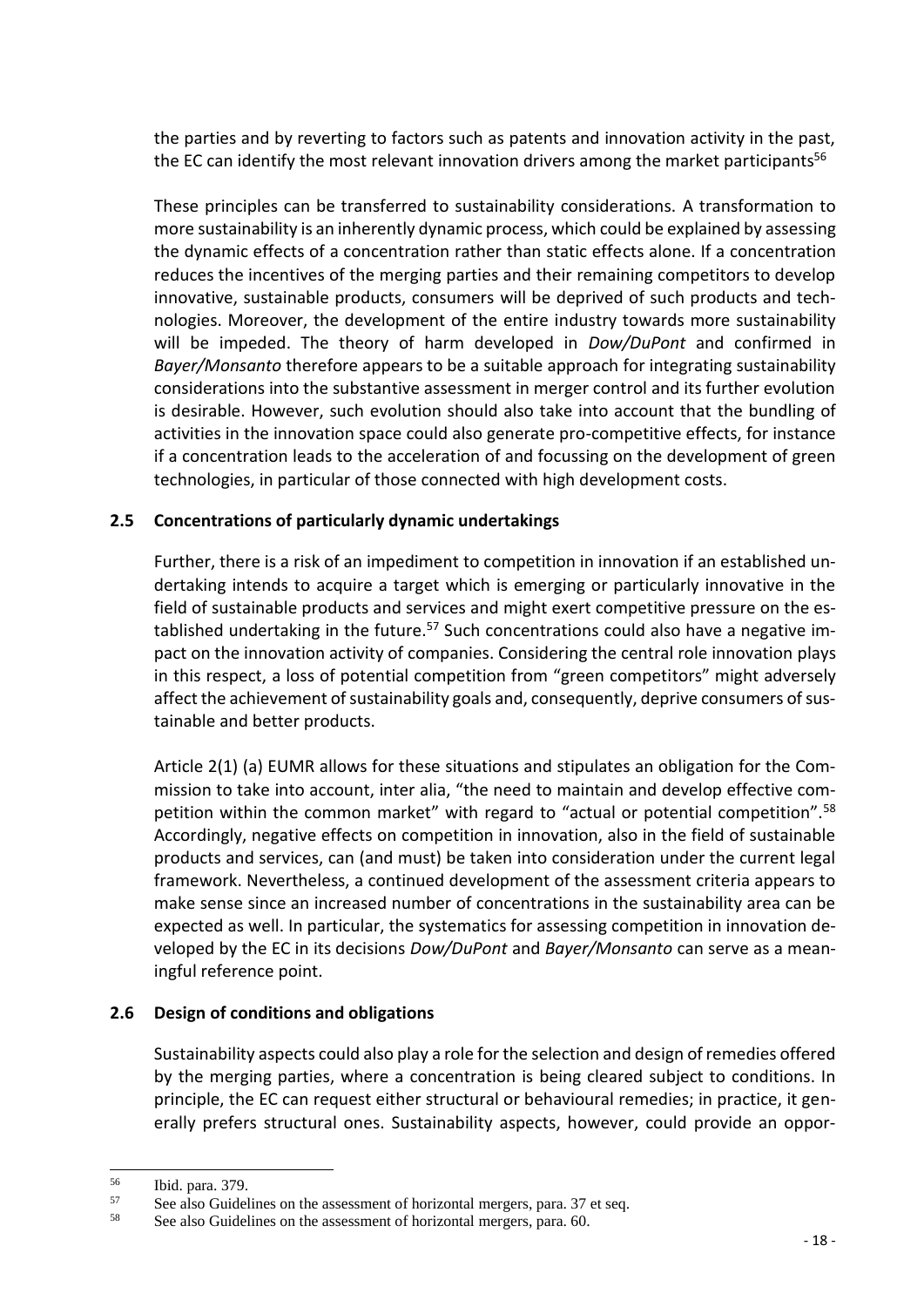tunity for offering "creative" behavioural remedies, referring to the future market behaviour of the merged entity. For instance, such remedy could provide for an obligation to invest a certain amount in R&D efforts relating to sustainable and environmentally friendly technologies.

However, the Studienvereinigung would point out that sustainability aspects are not necessarily suitable for removing competitive concerns; further, the EC should not instrumentalize such behavioural remedies to implement aspects of industrial policy. Nonetheless, such behavioural remedies can potentially be the appropriate tool for removing competitive concerns with regard to competition in innovation. The EC should therefore openly assess such remedies proposed by the merging parties.

# **2.7 Sustainability as eligible efficiency**

Concentrations frequently generate efficiencies that will mitigate the negative effects such that the concentration would not significantly impede effective competition.<sup>59</sup> Such efficiencies cumulatively need to generate benefits for customers, be merger-specific and verifiable.<sup>60</sup> Article 21(4) EUMR leaves little room for claiming "public interests" in a merger control proceeding. However, the Studienvereinigung takes the view that the current framework of analysis frequently allows sustainability aspects to be considered as relevant economic efficiency gains and thus do not constitute "public interests" within the meaning of Article 21(4) EUMR.

## **2.8 Consumer welfare**

The Studienvereinigung believes that the benefits of sustainability are fundamental advantages for consumers.<sup>61</sup> Indeed, the EUMR does not define the relevant "efficiency benefits". Article 2(1) ( b) EUMR calls on the EC to take into account, among other things, the *"development of technical and economic progress"* when assessing the substantive issues of a merger. According to recital 23 of the EUMR, environmental and sustainability considerations must therefore also be considered as fundamental objectives of the European Union (see above).

A merger can contribute to the sustainable development envisaged in the Green Deal. For example, mergers can accelerate the development of sustainable technologies or enable such technologies in the first place. A merger can also lead to significant synergies that enable the merged entity to reduce negative externalities in the production process. Achievable benefits can take many forms, including reduction in  $CO<sub>2</sub>$  emissions, water and soil pollution, a decrease in the utilization of pharmaceuticals in livestock farming, etc.

Often external effects, and hence their reduction through more sustainable management, occur in markets other than those directly affected by the merger. This raises the question

<sup>59</sup>  $59$  See also recital 29 of the EUMR.

Guidelines on the assessment of horizontal mergers, rec. 76-88; Guidelines on the assessment of non-horizontal mergers, rec. 53; EC, decision of 27. June 2007, COMP/M.4439 – *Ryanair/Aer Lingus*, para. 1127; General Court, judgment of 6 July 2010, T-342/07 – *Ryanair/Commission*, para. 387.

<sup>61</sup> Cf. *Kingston*, The Role of Environmental Protection in EC Competition Law and Policy, p. 222 regarding environmental factors.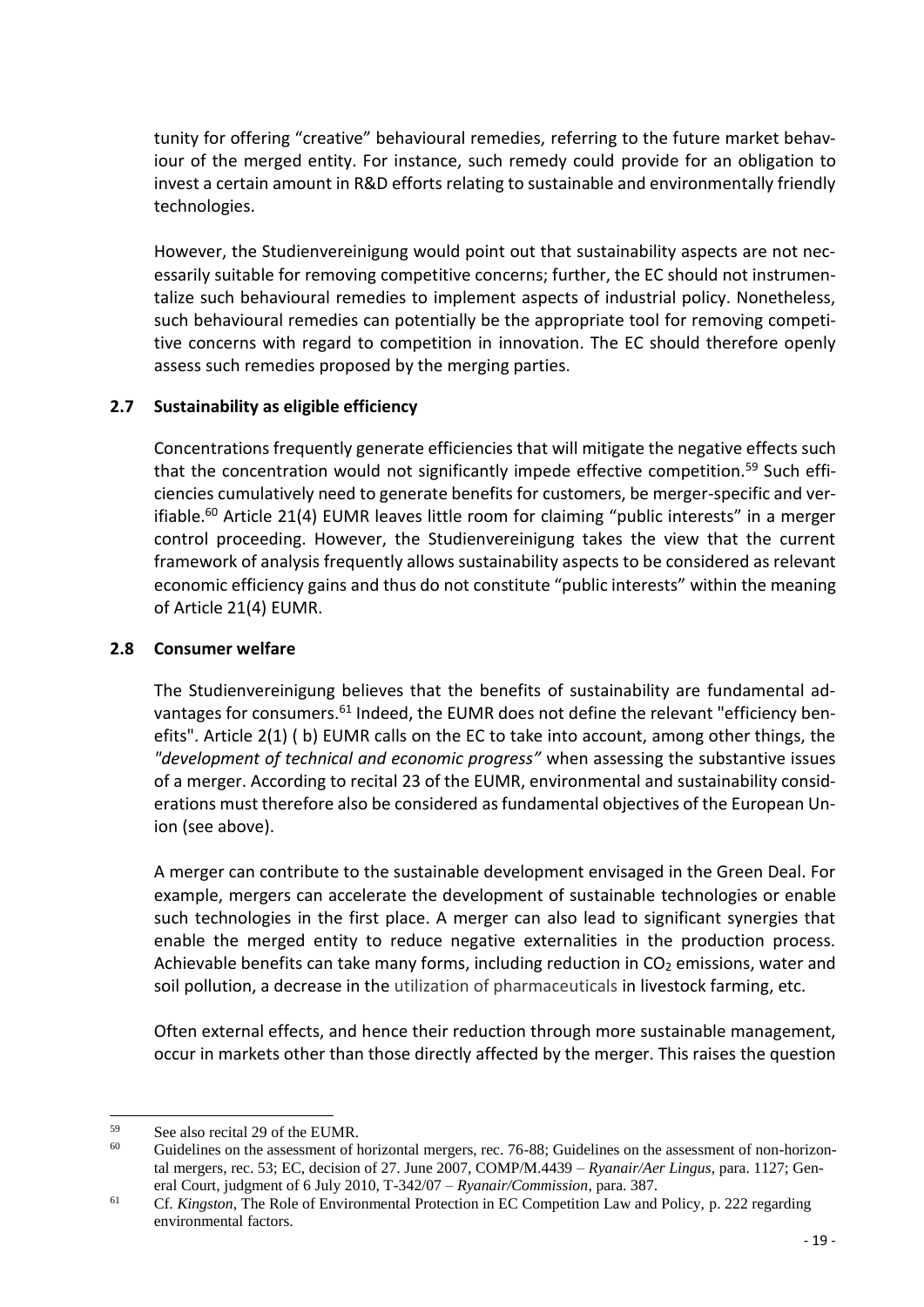of whether such efficiencies can be considered. The Guidelines on the assessment of horizontal mergers<sup>62</sup> **(**"**Horizontal Merger Guidelines**"**)** state that efficiencies "should, in principle, benefit consumers in those relevant markets where it is otherwise likely that competition concerns would occur."<sup>63</sup>

A restriction of the respective efficiencies capable of being taken into account to those that occur in the market where there is a risk of anti-competitive effects is neither mandatory nor appropriate under the legal framework of Article 2(1) EUMR or under the existing case practice from the EC. Especially if efficiencies contribute to the achievement of sustainability objectives, it should be possible to take them into account even if they occur outside the relevant market.<sup>64</sup> A broader understanding is also justified under Article 2(1) EUMR, which refers to "the structure of all the markets concerned" as well as to "technical and economic progress" without limitation to the relevant market. Finally, efficiency gains are accepted as a balancing factor precisely because they "raise the standard of living in the Community."<sup>65</sup>

If a merger enables the merged entity to pursue innovation in the field of sustainability, consumers can also benefit from "new or improved products or services".<sup>66</sup> In addition, mergers can also create economies of scale and scope that enable the merged entity to offer sustainable products at more competitive conditions, e.g. at lower prices. This appears to be particularly important as sustainable products (currently) tend to be more expensive than conventional products. Mergers can therefore improve the competitiveness of sustainable products and thus contribute to replacing "conventional" products by regular market mechanisms in the long run, not least by creating incentives for suppliers of conventional products to invest in sustainable technologies on their part.

The Studienvereinigung assumes that the merged entity will often also have the incentive to pass the efficiency gains on to consumers.67 This is particularly true if the merger helps to reduce the production costs of a sustainable product, as the company will have every incentive to also reduce the price of the product in order to compete with conventional products, which are regularly cheaper.

#### **2.9 Merger specificity**

Efficiencies are only considered in the competitive assessment if they are a direct consequence of the notified concentration.68 This essentially requires a necessity test, which must be applied uniformly to all types of concentration. It represents an important limitation on the consideration of sustainability aspects and prevents "greenwashing" of mergers where less anti-competitive alternatives are available.

 $\overline{a}$ 

<sup>&</sup>lt;sup>62</sup> Guidelines on the assessment of horizontal mergers under the Council Regulation on the control of concentrations between undertakings (2004/C 31/03), pp. 5–18.

 $^{63}$  Horizontal Merger Guidelines, para. 79.<br> $^{64}$  Even Pierre Péciheau (DG Compatition

<sup>64</sup> Even *Pierre Régibeau* (DG Competition Chief Economist) emphasized at a conference, that taking external effects outside of the relevant market into account "would make a lot of sense", conference "Sustainable development and competition law: Towards a Green Growth regulatory osmosis", organised by the Hellenic Competition Commission, on 28<sup>th</sup> of September 2020.

 $^{65}$  Horizontal Merger Guidelines, para. 76, recital 4 of the EUMR.<br> $^{66}$  Hid now 81

 $\begin{array}{cc}\n 66 \\
67\n \end{array}$  Ibid. para. 81.

<sup>&</sup>lt;sup>67</sup> On this aspect: Horizontal Merger Guidelines, para. 84.

Ibid. para. 85.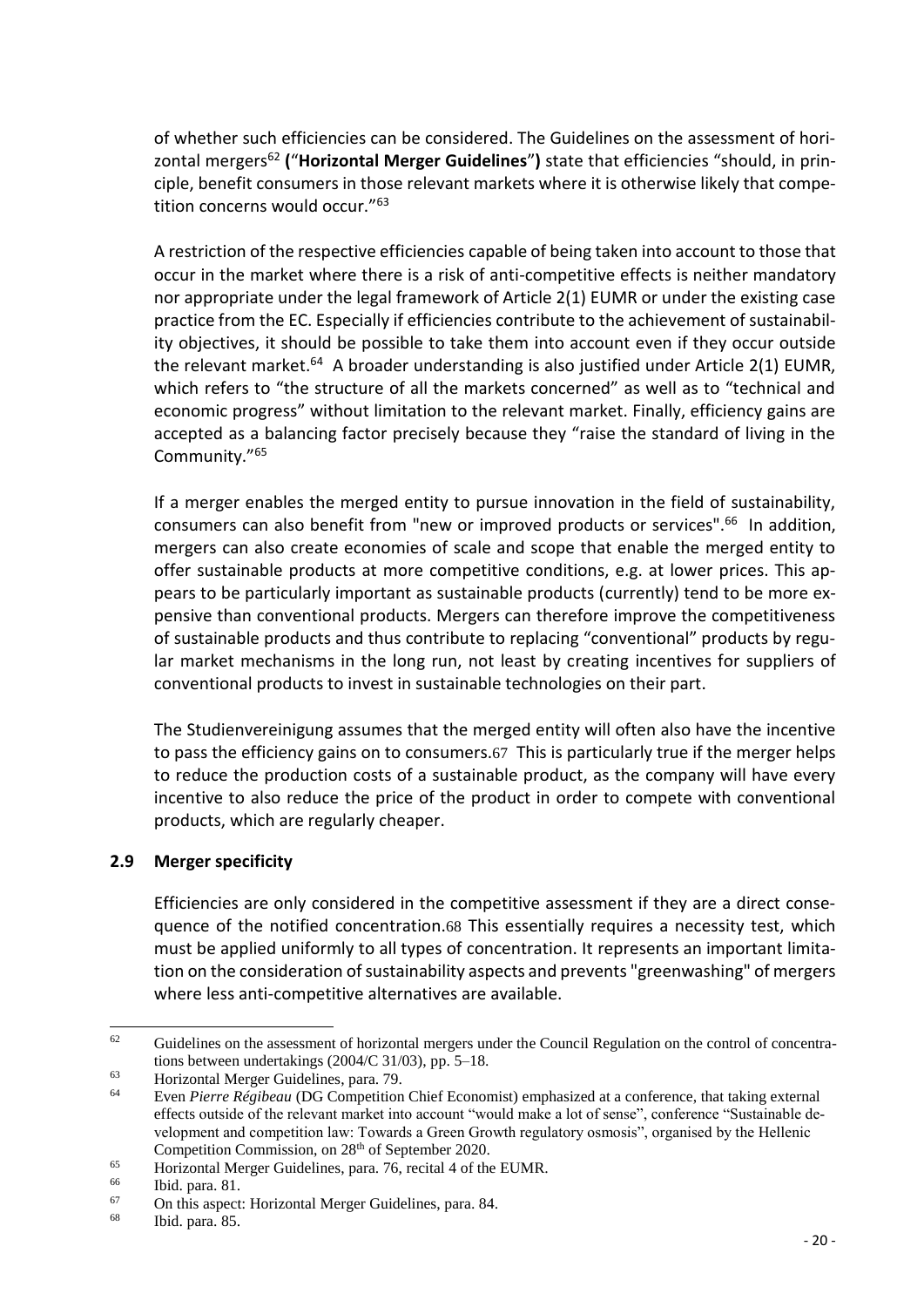#### **2.10 Verifiability**

Efficiencies have to be verifiable so that the EC can be reasonably certain that the efficiencies are "likely to materialise" and "substantial enough to counteract a merger's potential harm to consumers."<sup>69</sup> Where "reasonably possible", efficiencies should therefore be "quantified".<sup>70</sup> The Studienvereinigung sees the quantification of the efficiency gains as a major challenge when considering sustainability aspects.

The competitive assessment is based on economic findings and, if possible, uses econometric tools to assess the effects of a merger. This applies to negative effects and must also apply to positive effects in the interest of legal certainty and the objective application of antitrust law. At the same time, quantification ensures that economic and not political considerations form the basis for the assessment of mergers.

The Studienvereinigung therefore considers the requirement of verifiability and, where possible, quantifiability to be necessary. Regarding a more comprehensive consideration of environmental issues, however, the EC should be open to new economic theories, instruments, and methods to thoroughly assess the effects of a merger. This is particularly important if the merger leads to a reduction in external costs. If such sustainability gains can be quantified with a broader range of econometric tools, there is no need to adapt the current analytical framework. Since it is the nature of sustainability gains that they occur in the medium and long term, the Studienvereinigung suggests that the time frame within which the efficiency gains must materialize should be set in a more flexible way.<sup>71</sup>

The Horizontal Merger Guidelines leave some flexibility when the necessary data are not available to allow for a precise quantitative analysis. The Studienvereinigung suggests that environmental issues, which by their nature are difficult to quantify, could also be considered by analysing the environmental impact of a deal as projected in the merging parties' business plan, management statements, historical examples, etc.<sup>72</sup> This would take some pressure off the parties, who may not have the expertise to provide the economic analyses and models required for complex quantification. This is important because the burden of proof to demonstrate efficiencies rests with the merging parties.<sup>73</sup>

#### **2.11 Assessment of joint ventures**

An important issue in regard to projects that can contribute to the protection of the environment is whether undertakings would prefer only to cooperate on a short-term basis or opt for joining forces on a lasting basis. In developing fields like the one motivated by the EU Green Deal, joint ventures play a major role. They allow companies to join forces in certain areas and at the same time maintain their economic freedom in others. This is usually an essential aspect for innovation. It might therefore be a good idea to create a special regime for joint ventures in the environmental sector or such that contribute to the environmental cause. Such joint ventures could be given preferential treatment under the

<sup>69</sup>  $\frac{69}{70}$  Ibid. para. 86.

 $\frac{70}{71}$  Ibid. para. 86.

 $\frac{71}{72}$  Ibid. para. 87.

 $\frac{72}{73}$  Ibid. para. 88.

Ibid. para 87.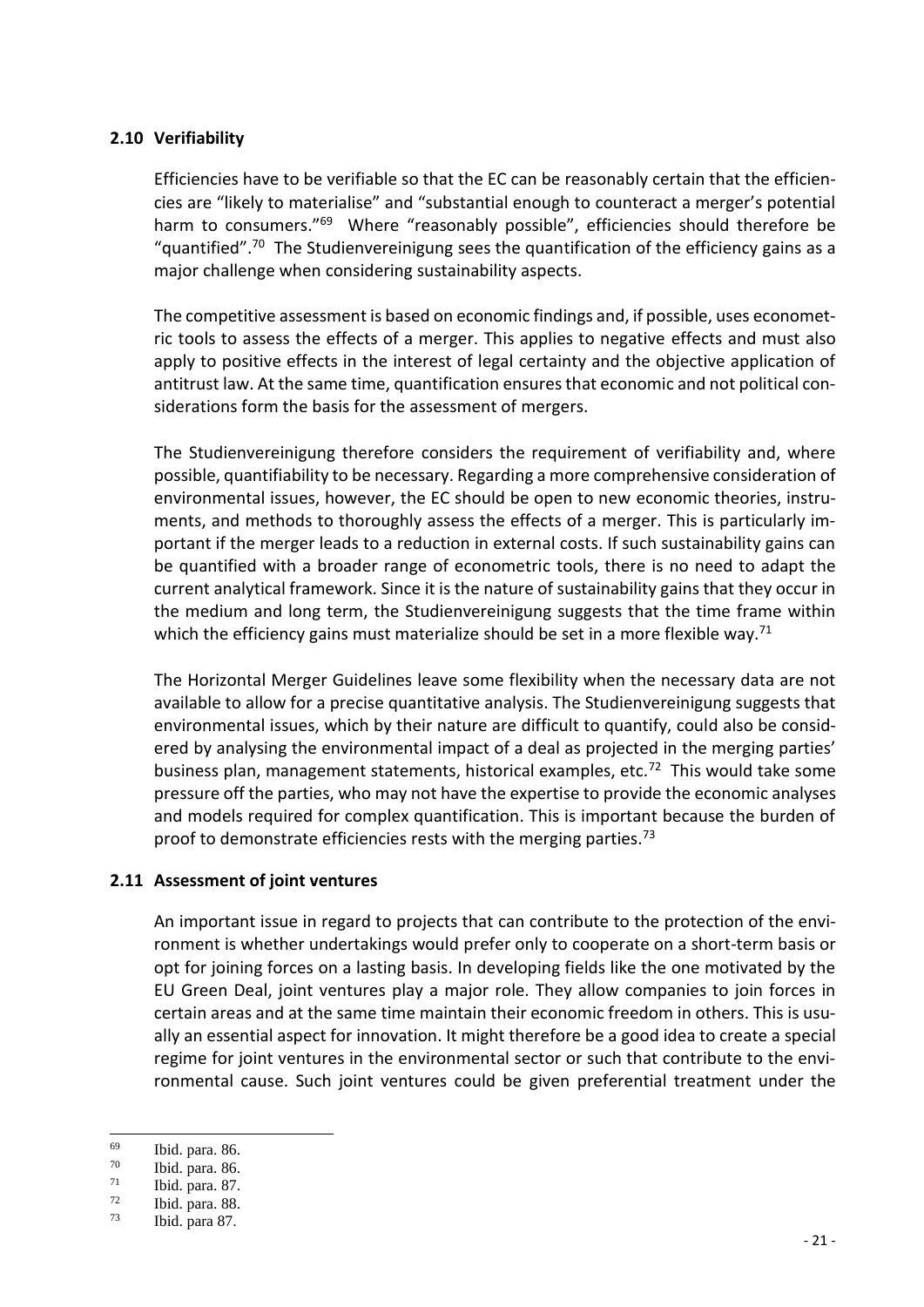EUMR/Article 101 TFEU – this could be provided for in the Guidelines on Horizontal Cooperation/Block Exemptions, if certain requirements are met in each case. For that reason too, a possibility should be found to measure the environmental benefits that can be derived from such a IV $^{74}$ 

If a certain level were reached, a JV could benefit from the fast-track/exemption regime. The motivation for participating undertakings would therefore be that in furthering the environmental cause of the EU they might also obtain permission for the other aspects of the JV that would otherwise have not been possible (or only with strict remedies) or would have taken much more time. Nevertheless, the Studienvereinigung does not recommend any changes in the definition of a joint venture in Article 3(5) EUMR.

## **2.12 Proposals for concrete measures to implement greater consideration of sustainability considerations**

Adding sustainability aspects to the EUMR itself is a political decision. This should, if at all, only be made based on a thorough discussion and assessment and must also consider the consequences of such an extension for European merger control law as a whole. The Studienvereinigung believes that, as outlined in this Statement, the current framework of the European merger control regime leaves sufficient room for integrating sustainability considerations.

However, the Studienvereinigung suggests that the Horizontal Merger Guidelines should be supplemented by environmental and other sustainability considerations. In particular, the consideration of efficiencies in this area should be presented separately.

On the authority side, we would suggest creating a specific unit/task force that could build up a practice in assessing such JVs/environmental projects and advise the EC on the implementation of future measures. This unit could also be responsible for infringements of Article 101 and 102 TFEU and help the EC to better understand the links between competition law and the Green Deal. Furthermore, it could cooperate with other national competition authorities in Europe and around the world in this regard.<sup>75</sup>

\* \* \*

<sup>75</sup> Ibid.

<sup>74</sup>  $^{74}$  See question 2, point 3. b.).